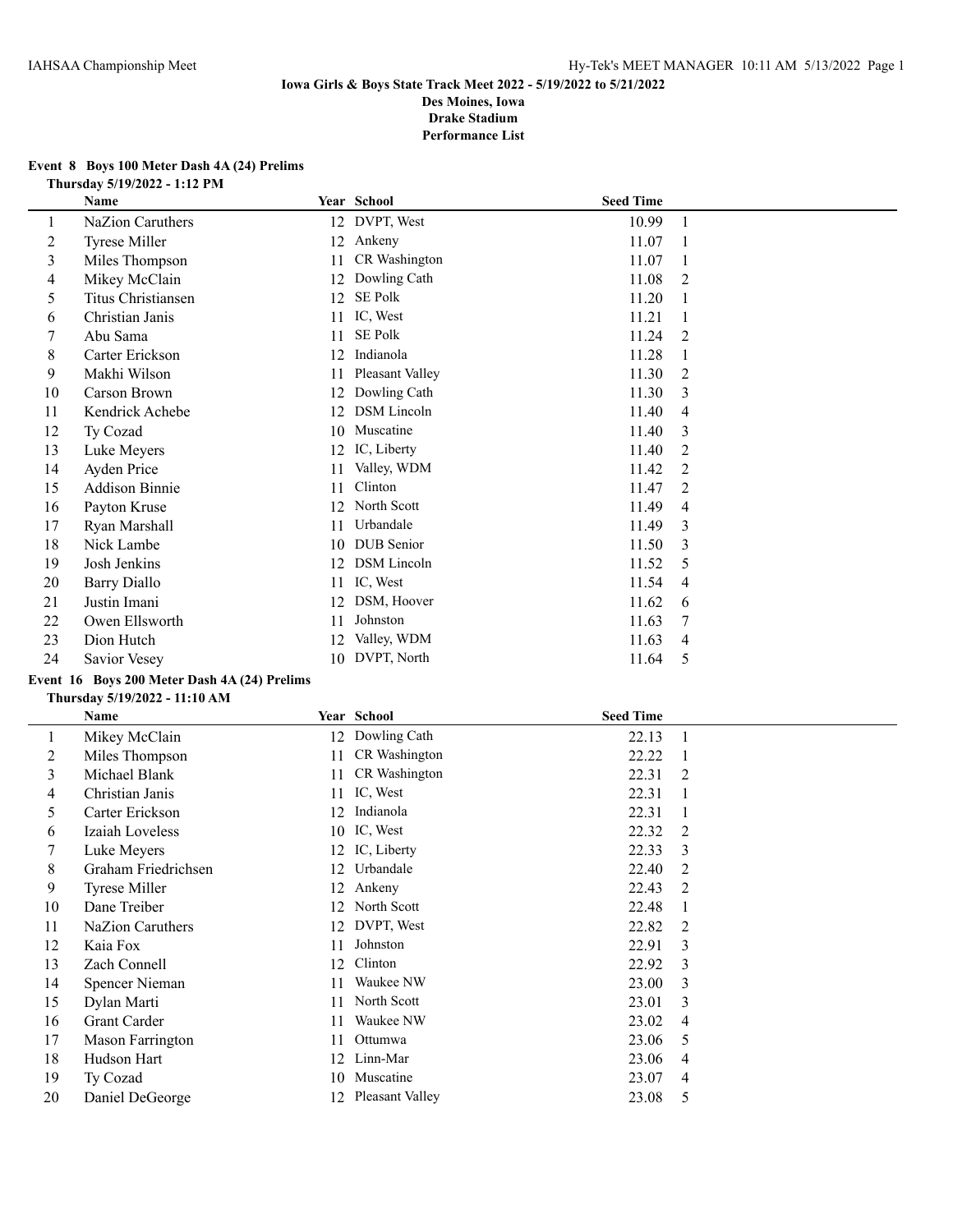|                | Event 16  (Boys 200 Meter Dash 4A (24) Prelims)<br>Name |    | Year School          | <b>Seed Time</b> |                |
|----------------|---------------------------------------------------------|----|----------------------|------------------|----------------|
| 21             | Jaleel Dorn                                             | 11 | Valley, WDM          | 23.19            |                |
|                |                                                         |    | Johnston             |                  | 5              |
| 22             | Nick Bechtel                                            | 12 | SE Polk              | 23.27            | 4              |
| 23             | Cole Filloon                                            | 12 |                      | 23.31            | 1              |
| 24             | Jalen Wynter                                            |    | 12 Mason City        | 23.39            | $\overline{2}$ |
|                | Event 24 Boys 400 Meter Dash 4A (24)                    |    |                      |                  |                |
|                | Thursday 5/19/2022 - 1:50 PM                            |    |                      |                  |                |
|                | Name                                                    |    | Year School          | <b>Seed Time</b> |                |
| $\mathbf{1}$   | <b>Tyrese Miller</b>                                    |    | 12 Ankeny            | 48.67            | $\mathbf{1}$   |
| $\overline{c}$ | Calvin Curcija                                          | 11 | Bettendorf           | 49.50            | 1              |
| 3              | NaZion Caruthers                                        | 12 | DVPT, West           | 49.67            | 2              |
| 4              | Jaylen Ziegler                                          | 12 | Urbandale            | 49.76            | 1              |
| 5              | Gabe Nash                                               | 11 | SC, North            | 49.80            | 1              |
| 6              | Jashua Anglo                                            | 09 | Johnston             | 49.99            | 2              |
| 7              | James Fingalsen                                         | 11 | Mason City           | 50.02            | 2              |
| 8              | Kaden Emanuel                                           | 12 | Dowling Cath         | 50.12            | 3              |
| 9              | Matthew Kruse                                           | 12 | <b>DUB</b> Senior    | 50.12            | 1              |
| 10             | Parker Miller                                           | 12 | Bettendorf           | 50.16            | 3              |
| 11             | Farakh Haider                                           | 12 | Waukee NW            | 50.35            | 2              |
| 12             | Jovan Harris                                            |    | 12 IC, City High     | 50.61            | 2              |
| 13             | Easton Stackis                                          |    | 12 DUB Senior        | 50.65            | 3              |
| 14             | Jacey Hutson                                            | 11 | Norwalk              | 50.79            | 4              |
| 15             | Luke Meyers                                             | 12 | IC, Liberty          | 50.79            | 1              |
| 16             | Will Johnson                                            | 11 | Valley, WDM          | 51.07            | 3              |
| 17             | Jordan Townsend                                         | 09 | Cedar Falls          | 51.22            | 4              |
| 18             | Kaden Tyler                                             | 11 | Mason City           | 51.45            | 3              |
| 19             | <b>Addison Binnie</b>                                   | 11 | Clinton              | 51.98            | 5              |
| 20             | <b>Dalton Boess</b>                                     | 12 | Waukee               | 52.13            | 4              |
| 21             | Mason Farrington                                        | 11 | Ottumwa              | 52.22            | 2              |
| 22             | Tristan Grubb                                           | 12 | Waukee NW            | 52.31            | 5              |
| 23             | Carson Krogulski                                        | 12 | Valley, WDM          | 52.36            | 6              |
| 24             | Israel Kelai                                            |    | 12 DSM, North        | 52.52            | 7              |
|                | Event 32 Boys 800 Meter Run 4A (24)                     |    |                      |                  |                |
|                | Saturday 5/21/2022 - 11:40 AM                           |    |                      |                  |                |
|                | Name                                                    |    | Year School          | <b>Seed Time</b> |                |
|                | <b>Truman Thompson</b>                                  |    | 11 IC, City High     | 1:55.96          | 1              |
| $\overline{c}$ | Yemane Kifle                                            |    | 12 SC, North         | 1:56.09          | $\mathbf{1}$   |
| 3              | Gabe Nash                                               | 11 | SC, North            | 1:56.10          | 2              |
| 4              | Ammon Smith                                             | 11 | IC, City High        | 1:56.87          | 2              |
| 5              | Jackson Heidesch                                        | 11 | Dowling Cath         | 1:57.56          | 1              |
| 6              | Kon Dut                                                 | 12 | Waukee NW            | 1:58.25          | -1             |
|                |                                                         |    | <b>DUB</b> Hempstead |                  |                |
| 7              | Derek Leicht                                            | 12 | Prairie, CR          | 1:58.78          | 3              |
| 8              | <b>Brady Cortez</b>                                     | 12 |                      | 1:59.26          | 1              |
| 9              | Carter Eckhoff                                          | 12 | Johnston             | 1:59.44          | 2              |
| 10             | Gavin Keeney                                            |    | 12 IC, Liberty       | 1:59.50          | 2              |
| 11             | Jacob Mumey                                             | 11 | Pleasant Valley      | 1:59.89          | 1              |
| 12             | Henry McMahan                                           | 10 | CR Kennedy           | 2:00.07          | 3              |
| 13             | Carson Lane                                             | 11 | Johnston             | 2:00.10          | 3              |
| 14             | Jake Bosch                                              |    | 10 Ankeny            | 2:00.14          | $\overline{4}$ |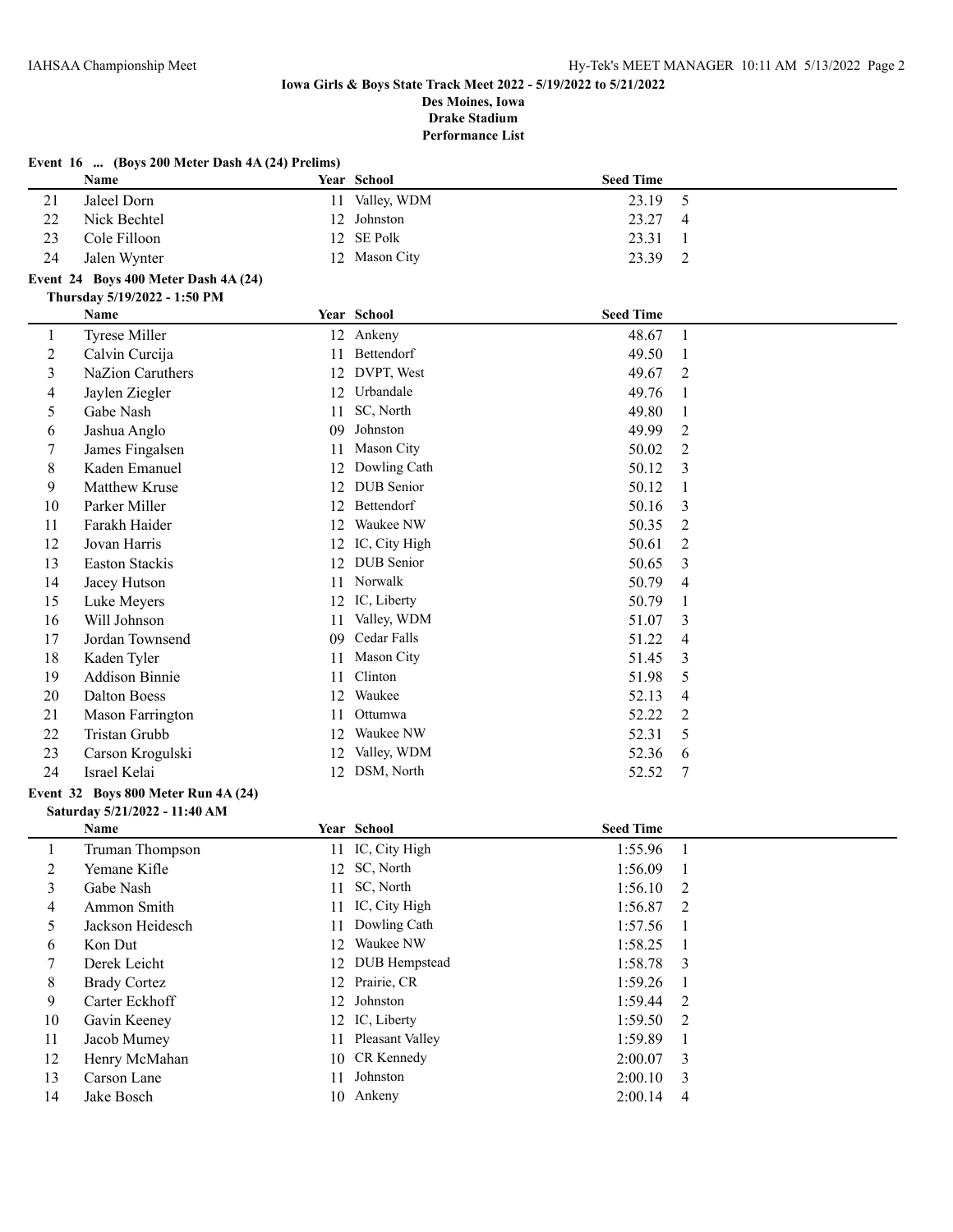#### **Event 32 ... (Boys 800 Meter Run 4A (24))**

**Thursday 5/19/2022 - 10:25 AM**

|                         | Name                                 |    | Year School        | <b>Seed Time</b> |                |
|-------------------------|--------------------------------------|----|--------------------|------------------|----------------|
| 15                      | <b>Brody Lucas</b>                   |    | 12 Norwalk         | 2:00.61          | 5              |
| 16                      | Garrett Weber                        | 11 | Waukee             | 2:01.05          | 2              |
| 17                      | <b>Karsten Peters</b>                |    | 12 Ankeny Cent     | 2:01.65          | 3              |
| 18                      | Gavin Hall                           |    | 12 CR Jefferson    | 2:02.24          | 4              |
| 19                      | Aiden Cooper                         |    | 10 Waukee NW       | 2:02.68          | 3              |
| 20                      | Bruce Johnson                        |    | 10 SE Polk         | 2:02.72          | 4              |
| 21                      | Moustafa Tiea                        |    | 09 IC, West        | 2:03.05          | $\overline{4}$ |
| 22                      | Colin Johnson                        | 11 | Cedar Falls        | 2:04.12          | 5              |
| 23                      | Ben Hanson                           | 11 | Norwalk            | 2:04.40          | 6              |
| 24                      | Andrew Miller                        |    | 11 Pleasant Valley | 2:05.01          | 2              |
|                         | Event 40 Boys 1600 Meter Run 4A (24) |    |                    |                  |                |
|                         | Saturday 5/21/2022 - 2:37 PM         |    |                    |                  |                |
|                         | Name                                 |    | Year School        | <b>Seed Time</b> |                |
| $\mathbf{1}$            | Ford Washburn                        |    | 11 IC, City High   | 4:17.83          | $\mathbf{1}$   |
| $\overline{2}$          | Alex McKane                          |    | 12 IC, West        | 4:22.26          | $\overline{2}$ |
| $\overline{\mathbf{3}}$ | Will Ryan                            |    | 12 Dowling Cath    | 4:25.05          | $\mathbf{1}$   |
| 4                       | John Maloney                         |    | 10 DUB Hempstead   | 4:25.24          | 3              |
| 5                       | Hayden Kuhn                          |    | 12 Linn-Mar        | 4:26.08          | $\mathbf{1}$   |
| 6                       | William Lohr                         |    | 12 SC, North       | 4:26.42          | 1              |
| $\tau$                  | Brayden Burnett                      |    | 12 Cedar Falls     | 4:28.64          | 4              |
| 8                       | Jackson Heidesch                     | 11 | Dowling Cath       | 4:28.72          | $\overline{2}$ |
| 9                       | Miles Wilson                         | 11 | CR Kennedy         | 4:29.66          | $\overline{2}$ |
| 10                      | Tommy Hensley                        |    | 10 Urbandale       | 4:30.44          | $\mathbf{1}$   |
| 11                      | Zack Janulewicz                      |    | 09 Waukee NW       | 4:30.68          | $\overline{2}$ |
| 12                      | Jonathan O'Brien                     |    | 12 DUB Hempstead   | 4:30.89          | 5              |
| 13                      | Carter Eckhoff                       | 12 | Johnston           | 4:31.83          | 3              |
| 14                      | Levi Hill                            | 11 | Ankeny             | 4:32.05          | $\overline{4}$ |
| 15                      | Jaxson Plumb                         | 11 | Johnston           | 4:32.06          | 5              |
| 16                      | Natnael Kifle                        |    | 10 SC, North       | 4:32.20          | 2              |
| 17                      | <b>Bryson Canton</b>                 |    | 12 Prairie, CR     | 4:32.21          | 3              |
| 18                      | David Parks                          |    | 12 Waukee NW       | 4:32.41          | 3              |
| 19                      | Moustafa Tiea                        |    | 09 IC, West        | 4:34.07          | 6              |
| 20                      | <b>Carson Owens</b>                  | 11 | <b>SE Polk</b>     | 4:34.10          | 3              |
| 21                      | Tarun Vedula                         |    | 12 Pleasant Valley | 4:34.55          | 1              |
| 22                      | Parker Max                           |    | 12 IC, City High   | 4:34.64          | 7              |
| 23                      | Jacob Mumey                          | 11 | Pleasant Valley    | 4:35.39          | $\overline{2}$ |
| 24                      | Aidan Decker                         |    | 10 IC, Liberty     | 4:36.64          | 4              |
|                         | Event 48 Boys 3200 Meter Run 4A (24) |    |                    |                  |                |

|   | Name             |    | Year School      | <b>Seed Time</b> |                |
|---|------------------|----|------------------|------------------|----------------|
|   | Will Ryan        |    | 12 Dowling Cath  | 9:45.08          |                |
| ∠ | Jackson Heidesch |    | 11 Dowling Cath  | $9:51.56$ 2      |                |
|   | Ford Washburn    |    | 11 IC, City High | 10:01.30         |                |
| 4 | Alex McKane      |    | 12 IC, West      | $10:01.50$ 2     |                |
|   | William Lohr     |    | 12 SC, North     | 10:03.27         |                |
| 6 | Jaxson Plumb     | 11 | Johnston         | $10:05.97$ 3     |                |
|   | Seth Cheney      |    | 11 IC, West      | $10:06.91$ 3     |                |
| 8 | Luke Hartman     |    | 10 Cedar Falls   | 10:10.65         | $\overline{4}$ |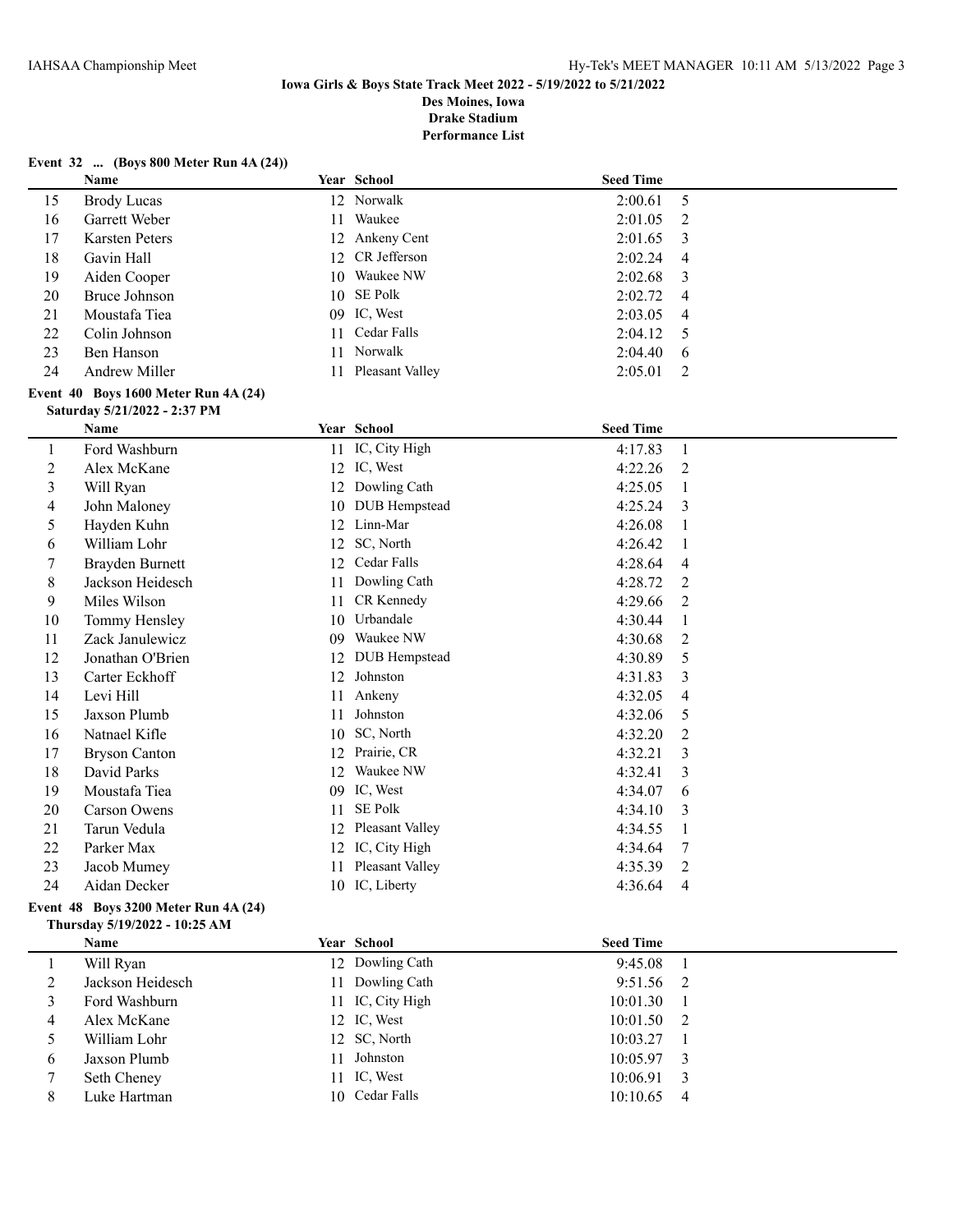**Performance List**

### **Event 48 ... (Boys 3200 Meter Run 4A (24))**

| <b>Name</b>          |     |                 |                                                                                                                 |                  |
|----------------------|-----|-----------------|-----------------------------------------------------------------------------------------------------------------|------------------|
| Alex Horstman        | 12  |                 | 10:10.67                                                                                                        | 5                |
| Carson Owens         | 11  | SE Polk         | 10:11.49                                                                                                        | 2                |
| Jackson Bergman      | 10  | Valley, WDM     | 10:14.30                                                                                                        |                  |
| Logan Hoger          | 12  | Indianola       | 10:14.80                                                                                                        | 2                |
| Carter Eckhoff       | 12. | Johnston        | 10:17.64                                                                                                        | 4                |
| Hayden Kuhn          | 12  | Linn-Mar        | 10:18.03                                                                                                        | -1               |
| Noah Carey           | 11  |                 | 10:20.94                                                                                                        | -6               |
| Ethan Smith          | 11  | Urbandale       | 10:21.10                                                                                                        | 3                |
| Tyler Schermerhorn   |     |                 | 10:21.21                                                                                                        | 3                |
| Miles Wilson         |     |                 | 10:22.08                                                                                                        | 2                |
| Tyler Merhar         | 12  | Waukee NW       | 10:22.60                                                                                                        | 4                |
| Conner Smith         | 12  | Marshalltown    | 10:25.49                                                                                                        | 3                |
| Caleb Kass           | 11  |                 | 10:25.56                                                                                                        | 7                |
| Weldeab Hailemichael |     |                 | 10:25.95                                                                                                        | $\overline{4}$   |
| Jacob Mumey          | 11  | Pleasant Valley | 10:38.51                                                                                                        |                  |
| Tarun Vedula         | 12  | Pleasant Valley | 10:45.66                                                                                                        | 2                |
|                      |     |                 | Year School<br>Cedar Falls<br>IC, City High<br>12 Ankeny Cent<br>11 CR Kennedy<br>DUB Hempstead<br>12 SC, North | <b>Seed Time</b> |

# **Event 56 Boys 110 Meter Hurdles 4A (24) Prelims**

#### **Friday 5/20/2022 - 9:50 AM**

|         | <b>Name</b>                             |    | Year School     | <b>Seed Time</b> |                |
|---------|-----------------------------------------|----|-----------------|------------------|----------------|
| $\perp$ | Carter Accola                           |    | 11 Ankeny       | 15.11            | 1              |
| 2       | Eric Lucas                              | 11 | IC, Liberty     | 15.14            | 1              |
| 3       | William Bussey                          | 12 | Dowling Cath    | 15.23            | 2              |
| 4       | Makhi Wilson                            | 11 | Pleasant Valley | 15.29            | 1              |
| 5       | Matt Schaeckenbach                      | 11 | IC, City High   | 15.32            | 1              |
| 6       | Noah Pettinger                          | 12 | DUB Hempstead   | 15.38            | 2              |
| 7       | <b>Grant Miller</b>                     | 12 | Norwalk         | 15.48            | 3              |
| 8       | Reid Schilb                             | 12 | Valley, WDM     | 15.52            | 1              |
| 9       | Cole Schrage                            | 11 | Waukee NW       | 15.59            | 2              |
| 10      | Kale Hobart                             | 11 | Mason City      | 15.64            | 1              |
| 11      | Nicholas Gorsich                        | 11 | Linn-Mar        | 15.64            | $\overline{2}$ |
| 12      | Colin Clark                             | 11 | Dowling Cath    | 15.65            | $\overline{4}$ |
| 13      | Aaron Seberger                          | 12 | Marshalltown    | 15.69            | 3              |
| 14      | <b>Connor Carver</b>                    | 11 | Fort Dodge      | 15.77            | 2              |
| 15      | Cyrus Courtney                          | 10 | CR Kennedy      | 15.78            | $\overline{4}$ |
| 16      | Lowen Krueger                           | 10 | North Scott     | 15.91            | 2              |
| 17      | Lorcan Christensen                      | 12 | SC, North       | 15.93            | 3              |
| 18      | Griffin Kraft                           | 12 | IC, Liberty     | 15.94            | 5              |
| 19      | Max Doran                               | 11 | Pleasant Valley | 15.98            | 3              |
| 20      | <b>Austin Rindels</b>                   | 11 | IC, City High   | 16.05            | 3              |
| 21      | Daniel Adams                            | 11 | Muscatine       | 16.12            | $\overline{4}$ |
| 22      | <b>Carson Pinkerton</b>                 | 12 | SC, East        | 16.13            | 4              |
| 23      | Jack Filloon                            | 10 | <b>SE Polk</b>  | 16.15            | 5              |
| 24      | Sidney Atkins                           | 12 | Cedar Falls     | 16.16            | $\overline{4}$ |
|         | Event 65 Boys 400 Meter Hurdles 4A (24) |    |                 |                  |                |
|         |                                         |    |                 |                  |                |

**Friday 5/20/2022 - 11:30 AM**

|   | <b>Name</b>   | <b>Year School</b> | Seed Time |  |
|---|---------------|--------------------|-----------|--|
|   | Matthew Kruse | 12 DUB Senior      | 54.14     |  |
| - | Logan Piper   | Indianola          | 54.53     |  |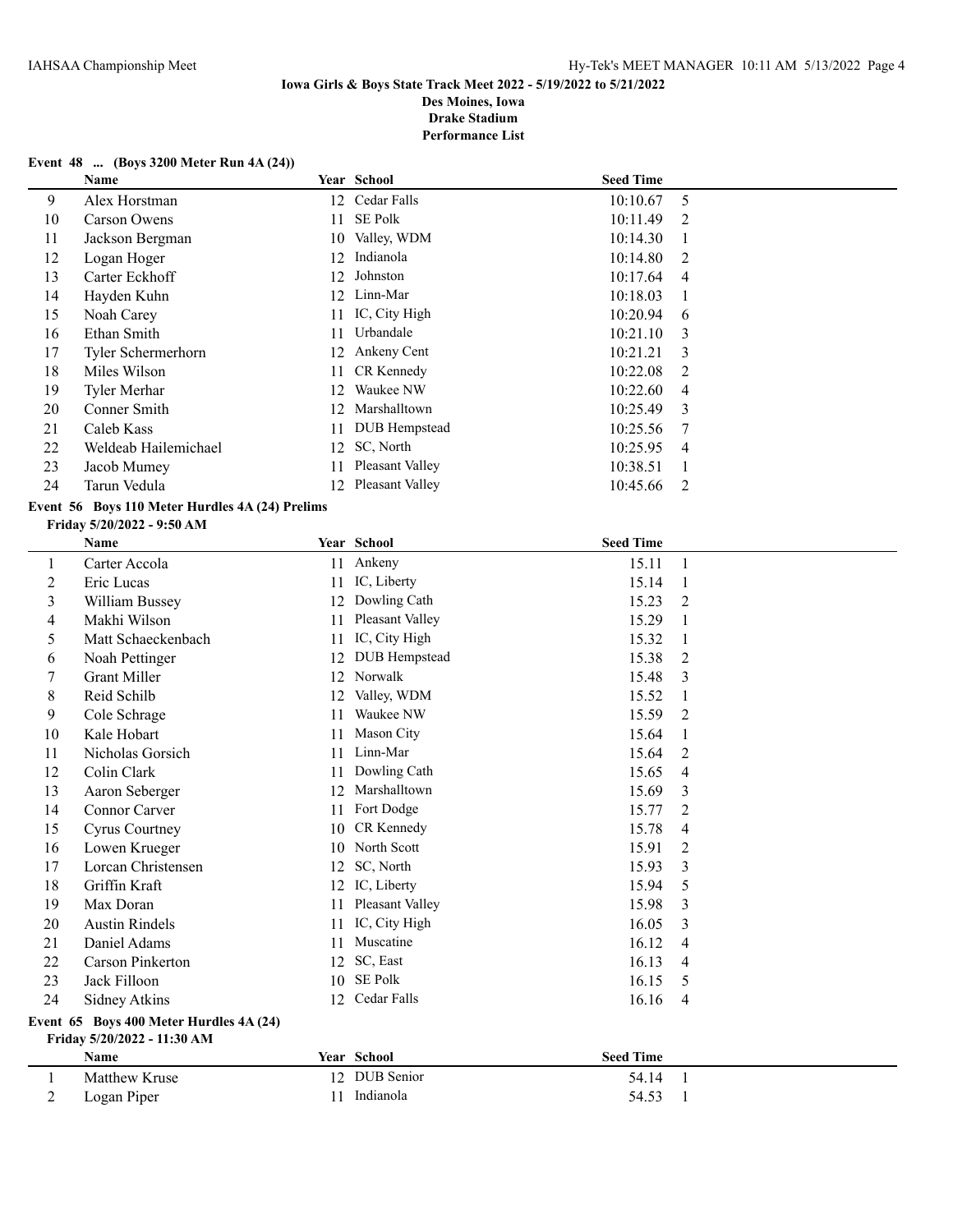## **Event 65 ... (Boys 400 Meter Hurdles 4A (24))**

|    | <b>Name</b>        |    | Year School     | <b>Seed Time</b> |   |
|----|--------------------|----|-----------------|------------------|---|
| 3  | Aidan Jacobsen     |    | 10 IC, West     | 54.63            | 2 |
| 4  | Matt Schaeckenbach | 11 | IC, City High   | 55.01            | 3 |
| 5  | William Bussey     | 12 | Dowling Cath    | 55.69            | 1 |
| 6  | Parker Miller      | 12 | Bettendorf      | 55.80            | 1 |
|    | William Grant      | 11 | Linn-Mar        | 56.09            | 1 |
| 8  | Lorcan Christensen | 12 | SC, North       | 56.29            | 1 |
| 9  | Colin Driscoll     | 11 | Waukee          | 56.43            | 2 |
| 10 | Terrance Hill      | 10 | Johnston        | 56.62            | 2 |
| 11 | Kale Hobart        | 11 | Mason City      | 56.94            | 2 |
| 12 | Morgan Hendrickson | 11 | Cedar Falls     | 57.04            | 4 |
| 13 | Nicholas Gorsich   | 11 | Linn-Mar        | 57.05            | 2 |
| 14 | Cooper Majors      | 12 | Ankeny Cent     | 57.14            | 3 |
| 15 | Braeden Carlson    | 11 | Norwalk         | 57.19            | 3 |
| 16 | Austin Fountain    | 12 | Ottumwa         | 57.34            | 3 |
| 17 | Maxwell Thompson   | 11 | IC, Liberty     | 57.42            | 4 |
| 18 | Grant Miller       | 12 | Norwalk         | 57.59            | 4 |
| 19 | Daniel Zietlow     | 11 | Pleasant Valley | 57.63            | 2 |
| 20 | Ian Lucas          | 12 | <b>WAT East</b> | 57.74            | 5 |
| 21 | Sam Gordon         | 12 | Muscatine       | 57.85            | 3 |
| 22 | Clayton Bopp       | 12 | IC, West        | 57.94            | 6 |
| 23 | Drake Dittmar      | 10 | Ankeny Cent     | 58.05            | 4 |
| 24 | Jeremy Galloway    | 11 | Clinton         | 58.22            | 7 |

# **Event 77 Boys 4x100 Meter Relay 4A (24) Prelims**

### **Friday 5/20/2022 - 1:10 PM**

|   | Team                      | Relay                    |                      | <b>Seed Time</b>        |
|---|---------------------------|--------------------------|----------------------|-------------------------|
| 1 | CR Washington             |                          |                      | 42.13                   |
|   | 1) Watts McBride 11       | 2) Miles Thompson 11     | 3) Aidan Armon 12    | 4) Michael Blank 11     |
|   | 5) Will Barnes 09         | 6) Malik Epps-Keller 09  |                      |                         |
| 2 | <b>SE Polk</b>            |                          |                      | 42.40<br>- 1            |
|   | 1) Abu Sama 11            | 2) Titus Christiansen 12 | 3) Kyle Sisler 12    | 4) Cole Filloon 12      |
|   | 5) Joe Zelenovich 11      | 6) Emmanuel Gaye 09      |                      |                         |
| 3 | Dowling Cath              |                          |                      | 42.43<br>-1             |
|   | 1) Jakob Nevitt 12        | 2) Carson Brown 12       | 3) Kaden Emanuel 12  | 4) Jalyn Thompson 11    |
|   | 5) Mikey McClain 12       | 6) Dante Cataldo 10      |                      |                         |
| 4 | Valley, WDM               |                          |                      | 42.54<br>- 1            |
|   | 1) Dion Hutch 12          | 2) Nyontay Gbieor 12     | 3) Logan Elston 11   | 4) Ayden Price 11       |
|   | 5) De'Anthony Jackson 11  | 6) Luke Christensen 11   |                      |                         |
| 5 | Ankeny                    |                          |                      | 42.70<br>$\overline{2}$ |
|   | 1) Colin Kadolph 12       | 2) Tyson Miller 10       | 3) Jack Belding 10   | 4) Tyler Sickerson 09   |
|   | 5) Aidan Adamson 11       | 6) Caden Henkes 09       |                      |                         |
| 6 | IC, West                  |                          |                      | 42.72<br>- 1            |
|   | 1) Todd Rent 10           | 2) Izaiah Loveless 10    | 3) Nate Gudenkauf 12 | 4) Christian Janis 11   |
|   | 5) Barry Diallo 11        | 6) Daniel Robinson 10    |                      |                         |
| 7 | Johnston                  |                          |                      | 42.79<br>3              |
|   | 1) Tatum Fox 11           | 2) Owen Ellsworth 11     | 3) Mason Cornwell 12 | 4) Kaia Fox 11          |
|   | 5) Jack Rutz 12           | 6) Mengesha Hennes 11    |                      |                         |
| 8 | <b>DSM</b> Lincoln        |                          |                      | 42.80<br>$\overline{4}$ |
|   | 1) Kendrick Achebe 12     | 2) Luckyboy Kpan 12      | 3) Ben Toujalah 12   | 4) Josh Jenkins 12      |
|   | 5) Lamont Samples, Jr. 11 | 6) Harry Ster 10         |                      |                         |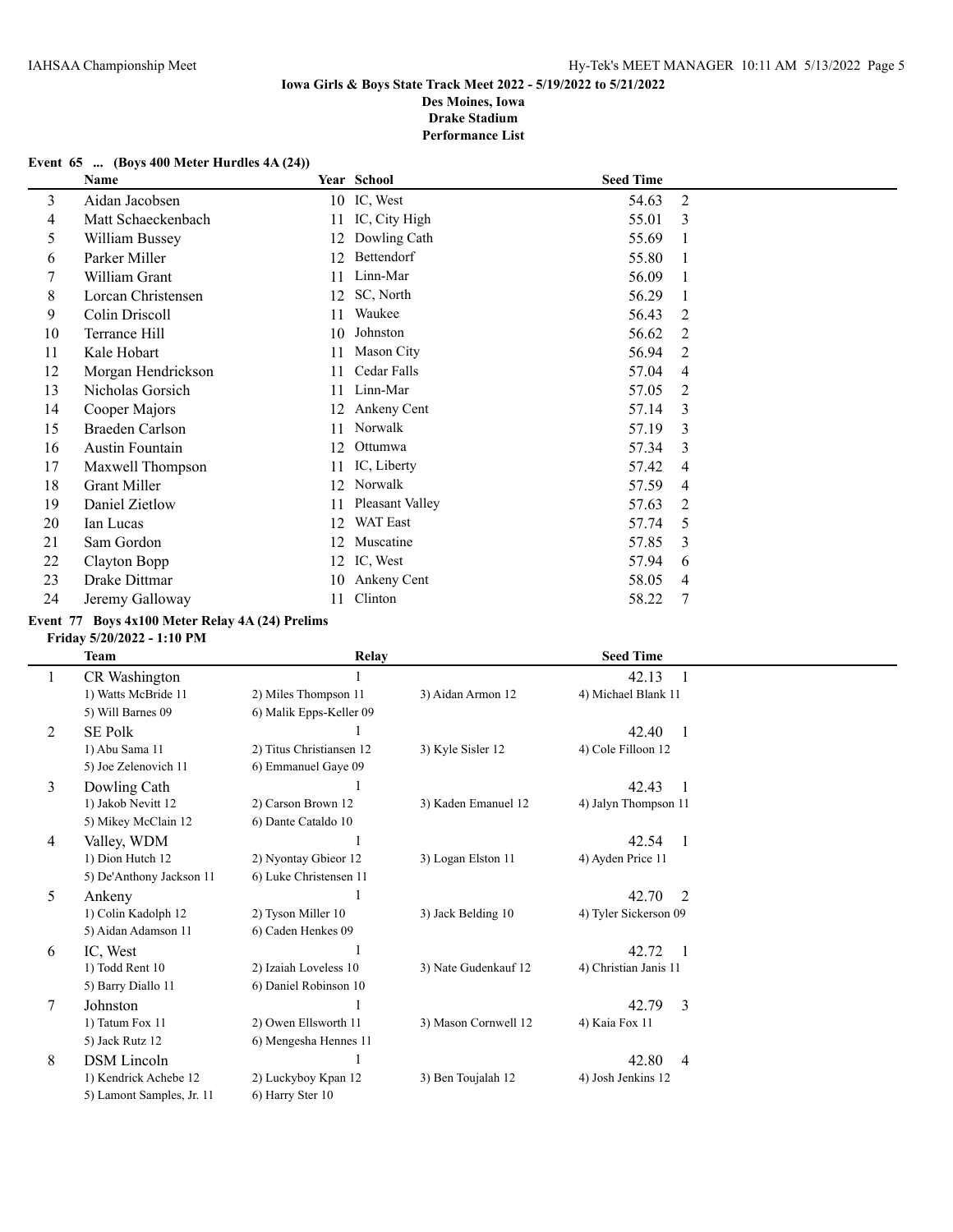|    | <b>Team</b>                  | Relay                     |                         | <b>Seed Time</b>        |  |
|----|------------------------------|---------------------------|-------------------------|-------------------------|--|
| 9  | Linn-Mar                     |                           |                         | $\overline{2}$<br>42.83 |  |
|    | 1) Hunter Reynolds 10        | 2) Carter Henderson 11    | 3) Isaac Guerrero 10    | 4) Tayden Ferguson 10   |  |
|    | 5) TJ Jackson 11             | 6) Keaton Roskop 10       |                         |                         |  |
| 10 | CR Jefferson                 | 1                         |                         | 42.86<br>3              |  |
|    | 1) Daunte Washington 10      | 2) Treton Duffie 11       | 3) Zack Robinson 10     | 4) Lance Johnson 12     |  |
|    | 5) Austin Wilcox 10          | 6) Raquis Robinson 09     |                         |                         |  |
| 11 | Urbandale                    |                           |                         | $\overline{2}$<br>42.96 |  |
|    | 1) Elijah Hoyt 09            | 2) Graham Friedrichsen 12 | 3) Ryan Marshall 11     | 4) Jaylen Ziegler 12    |  |
|    | 5) Drew Sickerson 11         | 6) Isaac Hoyt 11          |                         |                         |  |
| 12 | Ankeny Cent                  | 1                         |                         | 43.02<br>$\overline{2}$ |  |
|    | 1) Alec Schneider 12         | 2) Connor Welsch 10       | 3) Owen Gates 12        | 4) Nick Severson 11     |  |
|    | 5) Max Snyder 10             | 6) Peyton Goode 12        |                         |                         |  |
| 13 | CR Kennedy                   |                           |                         | 43.03<br>4              |  |
|    | 1) Donavan Slick-Driscoll 11 | 2) Jazan Williams 11      | 3) Jeron Senters 12     | 4) Dominic Mann 11      |  |
|    | 5) Anthony Franklin 10       | 6) Connor Jeffords 12     |                         |                         |  |
| 14 | Indianola                    |                           |                         | 43.05<br>3              |  |
|    | 1) Jonce Hale 10             | 2) Carter Erickson 12     | 3) Micah Duey 11        | 4) Logan Piper 11       |  |
|    | 5) Keene Barnes 12           | 6) Eli Fox 10             |                         |                         |  |
| 15 | North Scott                  | 1                         |                         | 43.09<br>1              |  |
|    | 1) Colton Voss 10            | 2) Miles Robertson 11     | 3) Dane Treiber 12      | 4) Payton Kruse 12      |  |
|    | 5) Darnell Butler 12         | 6) Dylan Marti 11         |                         |                         |  |
| 16 | Cedar Falls                  | 1                         |                         | 43.13<br>2              |  |
|    | 1) Mitchell Darst 10         | 2) Jacob Kieler 11        | 3) Zander White 12      | 4) Trey Campbell 12     |  |
|    | 5) Cayden Schellhorn 11      | 6) Cy Anderson 11         |                         |                         |  |
| 17 | IC, Liberty                  | $\mathbf{1}$              |                         | 43.13<br>5              |  |
|    | 1) Wyatt Williams 11         | 2) Ben O'Connor 11        | 3) Jalen Wieck 11       | 4) Luke Meyers 12       |  |
|    | 5) Lucas Meyer 11            | 6) Jacob Adam 12          |                         |                         |  |
| 18 | Pleasant Valley              | $\mathbf{1}$              |                         | 43.36<br>$\overline{2}$ |  |
|    | 1) Max Doran 11              | 2) Grant Necker 12        | 3) Jaylen Williams 12   | 4) Makhi Wilson 11      |  |
|    | 5) Raymond Lovell 12         | 6) Blake Fitzgerrel 12    |                         |                         |  |
| 19 | DSM, Roosevelt               | 1                         |                         | 43.60<br>5              |  |
|    | 1) Russell Lamar-Nelson 12   | 2) Cole Norris 12         | 3) Daviere Jones 12     | 4) Skylar James 12      |  |
|    | 5) Jack Armstrong 12         | 6) Ardadi Adum 12         |                         |                         |  |
| 20 | Burlington                   |                           |                         | 3<br>43.60              |  |
|    | 1) Laderrias Shealey 09      | 2) Bryant Williams 12     | 3) Lewis Reed 12        | 4) Kobe Wyldon 12       |  |
|    | 5) Aidan Pfeifer 11          | 6) Jackson Carlson 12     |                         |                         |  |
| 21 | Waukee NW                    | 1                         |                         | 43.61<br>4              |  |
|    | 1) Drayson Swartz 10         | 2) Spencer Nieman 11      | 3) Sam Johnson 10       | 4) Jadon Engstrom 12    |  |
|    | 5) Grant Carder 11           | 6) Myles Fondell 10       |                         |                         |  |
| 22 | WAT West                     | 1                         |                         | 43.69<br>3              |  |
|    | 1) Ben Frazier 09            | 2) Tarelle Hoskins 09     | 3) Kyle Elliott 11      | 4) Cavelle Fay 11       |  |
|    | 5) Tyree Gardner 12          | 6) Branden Bauler 10      |                         |                         |  |
| 23 | Prairie, CR                  | $\mathbf{1}$              |                         | 43.73<br>6              |  |
|    | 1) Austyn Riehle 11          | 2) Jackson Baedke 11      | 3) Ouinton Alexander 09 | 4) BJ Calmese           |  |
|    | 5) Sam Asiedu-Okyere 11      | 6) Keegan Erickson 10     |                         |                         |  |
| 24 | CB, A Lincoln                | $\mathbf{1}$              |                         | 43.79<br>5              |  |
|    | 1) Brody Patlan 09           | 2) Kelsy Fox 12           | 3) Braden LaSale 12     | 4) Mikaele Hayes 12     |  |
|    | 5) Tommy Chau 12             | 6) Tim McCarthy 12        |                         |                         |  |

# **Event 77 ... (Boys 4x100 Meter Relay 4A (24) Prelims)**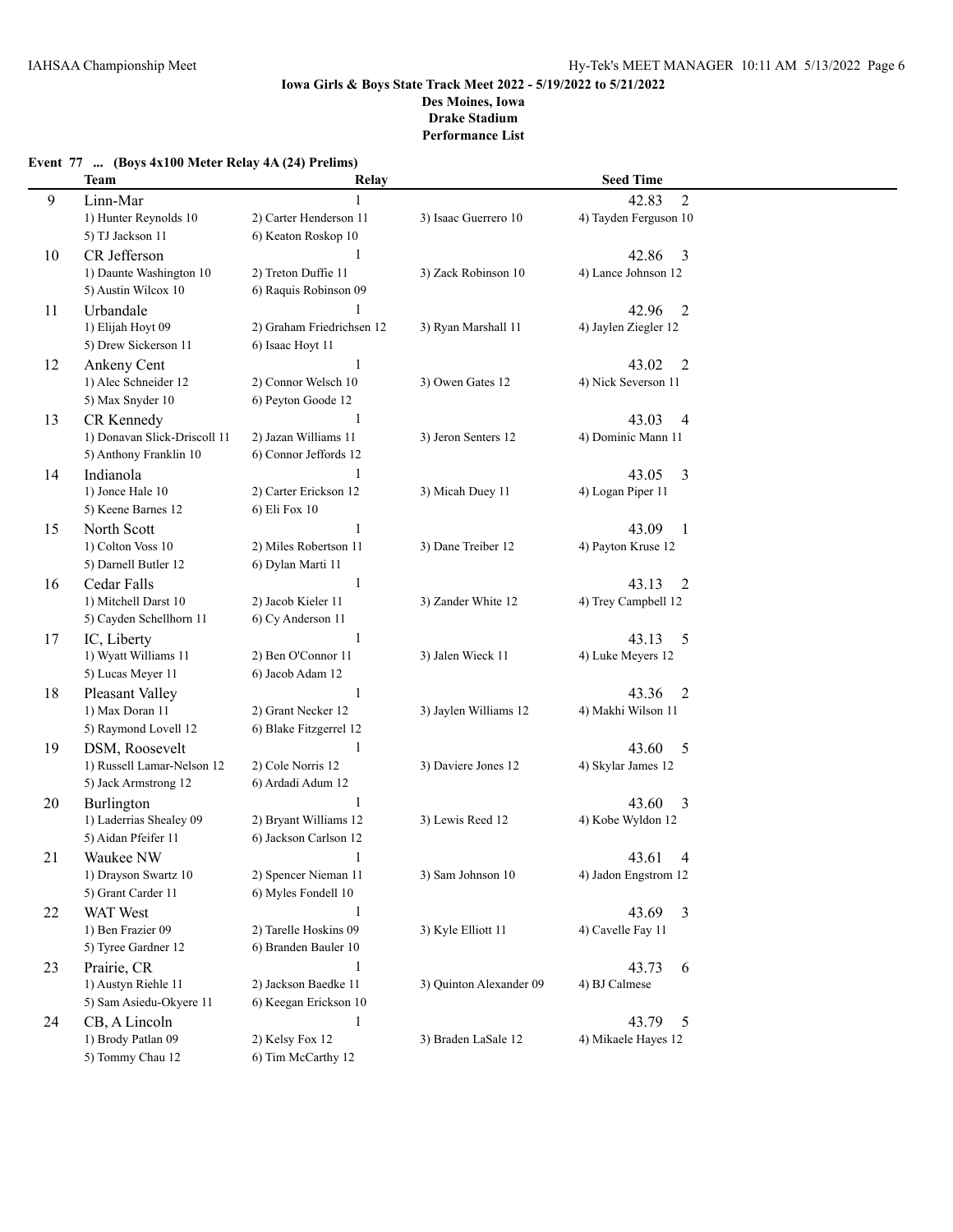### **Event 85 Boys 4x200 Meter Relay 4A (24) Friday 5/20/2022 - 10:35 AM**

| CR Washington<br>1:28.06<br>1<br>1<br>1) Watts McBride 11<br>2) Aidan Armon 12<br>3) Michael Blank 11<br>4) Miles Thompson 11<br>5) Yealeseh Amah 10<br>6) Will Barnes 09<br>2<br>Valley, WDM<br>-1<br>1:29.51<br>1<br>2) Logan Elston 11<br>4) Ayden Price 11<br>1) Nyontay Gbieor 12<br>3) Lucas Korselman 11<br>5) Jaleel Dorn 11<br>6) De'Anthony Jackson 11<br>3<br>Ankeny<br>1:29.78<br>-1<br>2) Aidan Adamson 11<br>1) Jack Belding 10<br>3) Tyler Sickerson 09<br>4) Tyson Miller 10<br>5) Dylan Daugherty 10<br>6) Devon Akers 10<br>$\mathbf{1}$<br>$\overline{2}$<br>Johnston<br>1:29.88<br>4<br>1) Jared Klahn 11<br>2) Kaia Fox 11<br>3) Sam Hennes 11<br>4) Nick Bechtel 12<br>5) Tatum Fox 11<br>6) Mason Cornwell 12<br>5<br>IC, West<br>1<br>1:29.94<br>1<br>1) Nate Gudenkauf 12<br>2) Izaiah Loveless 10<br>3) Todd Rent 10<br>4) Christian Janis 11<br>5) Aidan Wohlers 10<br>6) Aidan Jacobsen 10<br>Linn-Mar<br>$\mathbf{1}$<br>1:30.07<br>$\overline{2}$<br>6<br>1) Isaac Guerrero 10<br>2) Hudson Hart 12<br>3) TJ Jackson 11<br>4) Keaton Roskop 10<br>5) Tayden Ferguson 10<br>6) Jacob Dooley 12<br>Indianola<br>1:30.24<br>$\overline{2}$<br>7<br>1<br>1) Keene Barnes 12<br>2) Jonce Hale 10<br>3) Micah Duey 11<br>4) Logan Piper 11<br>5) Carter Erickson 12<br>6) Eli Fox 10<br>8<br>Waukee NW<br>1<br>1:30.25<br>3<br>1) Jadon Engstrom 12<br>4) Grant Carder 11<br>2) Spencer Nieman 11<br>3) Sam Johnson 10<br>5) Drayson Swartz 10<br>6) Myles Fondell 10<br>SE Polk<br>1:30.31<br>9<br>$\mathbf{1}$<br>2) Titus Christiansen 12<br>1) Abu Sama 11<br>3) Joe Zelenovich 11<br>4) Cole Filloon 12<br>5) Kyle Sisler 12<br>6) Kaden Hills 09<br>1<br>1:30.36<br>10<br>Dowling Cath<br>3<br>1) Carson Brown 12<br>2) Andrew Bliss 12<br>3) Jakob Nevitt 12<br>4) Jalyn Thompson 11<br>5) Kaden Emanuel 12<br>6) Mikey McClain 12<br>$\mathbf{1}$<br>1:30.37<br>Cedar Falls<br>2<br>11<br>3) Ben Roussell 11<br>1) Mitchell Darst 10<br>2) Ryan Finck 12<br>4) Trey Campbell 12<br>5) Cayden Schellhorn 11<br>6) Hunter Russell 09<br>$\mathbf{1}$<br>1:30.37<br>CR Kennedy<br>3<br>12<br>1) Donavan Slick-Driscoll 11<br>2) Jazan Williams 11<br>3) Jeron Senters 12<br>4) Dominic Mann 11<br>5) Jacob Doyle 09<br>6) Anthony Franklin 10<br>Urbandale<br>13<br>$\mathbf{1}$<br>1:30.66<br>$\overline{4}$ |  |
|--------------------------------------------------------------------------------------------------------------------------------------------------------------------------------------------------------------------------------------------------------------------------------------------------------------------------------------------------------------------------------------------------------------------------------------------------------------------------------------------------------------------------------------------------------------------------------------------------------------------------------------------------------------------------------------------------------------------------------------------------------------------------------------------------------------------------------------------------------------------------------------------------------------------------------------------------------------------------------------------------------------------------------------------------------------------------------------------------------------------------------------------------------------------------------------------------------------------------------------------------------------------------------------------------------------------------------------------------------------------------------------------------------------------------------------------------------------------------------------------------------------------------------------------------------------------------------------------------------------------------------------------------------------------------------------------------------------------------------------------------------------------------------------------------------------------------------------------------------------------------------------------------------------------------------------------------------------------------------------------------------------------------------------------------------------------------------------------------------------------------------------------------------------------------------------------------------------------------------------------------------------------------------------------------------------------------------------------|--|
|                                                                                                                                                                                                                                                                                                                                                                                                                                                                                                                                                                                                                                                                                                                                                                                                                                                                                                                                                                                                                                                                                                                                                                                                                                                                                                                                                                                                                                                                                                                                                                                                                                                                                                                                                                                                                                                                                                                                                                                                                                                                                                                                                                                                                                                                                                                                            |  |
|                                                                                                                                                                                                                                                                                                                                                                                                                                                                                                                                                                                                                                                                                                                                                                                                                                                                                                                                                                                                                                                                                                                                                                                                                                                                                                                                                                                                                                                                                                                                                                                                                                                                                                                                                                                                                                                                                                                                                                                                                                                                                                                                                                                                                                                                                                                                            |  |
|                                                                                                                                                                                                                                                                                                                                                                                                                                                                                                                                                                                                                                                                                                                                                                                                                                                                                                                                                                                                                                                                                                                                                                                                                                                                                                                                                                                                                                                                                                                                                                                                                                                                                                                                                                                                                                                                                                                                                                                                                                                                                                                                                                                                                                                                                                                                            |  |
|                                                                                                                                                                                                                                                                                                                                                                                                                                                                                                                                                                                                                                                                                                                                                                                                                                                                                                                                                                                                                                                                                                                                                                                                                                                                                                                                                                                                                                                                                                                                                                                                                                                                                                                                                                                                                                                                                                                                                                                                                                                                                                                                                                                                                                                                                                                                            |  |
|                                                                                                                                                                                                                                                                                                                                                                                                                                                                                                                                                                                                                                                                                                                                                                                                                                                                                                                                                                                                                                                                                                                                                                                                                                                                                                                                                                                                                                                                                                                                                                                                                                                                                                                                                                                                                                                                                                                                                                                                                                                                                                                                                                                                                                                                                                                                            |  |
|                                                                                                                                                                                                                                                                                                                                                                                                                                                                                                                                                                                                                                                                                                                                                                                                                                                                                                                                                                                                                                                                                                                                                                                                                                                                                                                                                                                                                                                                                                                                                                                                                                                                                                                                                                                                                                                                                                                                                                                                                                                                                                                                                                                                                                                                                                                                            |  |
|                                                                                                                                                                                                                                                                                                                                                                                                                                                                                                                                                                                                                                                                                                                                                                                                                                                                                                                                                                                                                                                                                                                                                                                                                                                                                                                                                                                                                                                                                                                                                                                                                                                                                                                                                                                                                                                                                                                                                                                                                                                                                                                                                                                                                                                                                                                                            |  |
|                                                                                                                                                                                                                                                                                                                                                                                                                                                                                                                                                                                                                                                                                                                                                                                                                                                                                                                                                                                                                                                                                                                                                                                                                                                                                                                                                                                                                                                                                                                                                                                                                                                                                                                                                                                                                                                                                                                                                                                                                                                                                                                                                                                                                                                                                                                                            |  |
|                                                                                                                                                                                                                                                                                                                                                                                                                                                                                                                                                                                                                                                                                                                                                                                                                                                                                                                                                                                                                                                                                                                                                                                                                                                                                                                                                                                                                                                                                                                                                                                                                                                                                                                                                                                                                                                                                                                                                                                                                                                                                                                                                                                                                                                                                                                                            |  |
|                                                                                                                                                                                                                                                                                                                                                                                                                                                                                                                                                                                                                                                                                                                                                                                                                                                                                                                                                                                                                                                                                                                                                                                                                                                                                                                                                                                                                                                                                                                                                                                                                                                                                                                                                                                                                                                                                                                                                                                                                                                                                                                                                                                                                                                                                                                                            |  |
|                                                                                                                                                                                                                                                                                                                                                                                                                                                                                                                                                                                                                                                                                                                                                                                                                                                                                                                                                                                                                                                                                                                                                                                                                                                                                                                                                                                                                                                                                                                                                                                                                                                                                                                                                                                                                                                                                                                                                                                                                                                                                                                                                                                                                                                                                                                                            |  |
|                                                                                                                                                                                                                                                                                                                                                                                                                                                                                                                                                                                                                                                                                                                                                                                                                                                                                                                                                                                                                                                                                                                                                                                                                                                                                                                                                                                                                                                                                                                                                                                                                                                                                                                                                                                                                                                                                                                                                                                                                                                                                                                                                                                                                                                                                                                                            |  |
|                                                                                                                                                                                                                                                                                                                                                                                                                                                                                                                                                                                                                                                                                                                                                                                                                                                                                                                                                                                                                                                                                                                                                                                                                                                                                                                                                                                                                                                                                                                                                                                                                                                                                                                                                                                                                                                                                                                                                                                                                                                                                                                                                                                                                                                                                                                                            |  |
|                                                                                                                                                                                                                                                                                                                                                                                                                                                                                                                                                                                                                                                                                                                                                                                                                                                                                                                                                                                                                                                                                                                                                                                                                                                                                                                                                                                                                                                                                                                                                                                                                                                                                                                                                                                                                                                                                                                                                                                                                                                                                                                                                                                                                                                                                                                                            |  |
|                                                                                                                                                                                                                                                                                                                                                                                                                                                                                                                                                                                                                                                                                                                                                                                                                                                                                                                                                                                                                                                                                                                                                                                                                                                                                                                                                                                                                                                                                                                                                                                                                                                                                                                                                                                                                                                                                                                                                                                                                                                                                                                                                                                                                                                                                                                                            |  |
|                                                                                                                                                                                                                                                                                                                                                                                                                                                                                                                                                                                                                                                                                                                                                                                                                                                                                                                                                                                                                                                                                                                                                                                                                                                                                                                                                                                                                                                                                                                                                                                                                                                                                                                                                                                                                                                                                                                                                                                                                                                                                                                                                                                                                                                                                                                                            |  |
|                                                                                                                                                                                                                                                                                                                                                                                                                                                                                                                                                                                                                                                                                                                                                                                                                                                                                                                                                                                                                                                                                                                                                                                                                                                                                                                                                                                                                                                                                                                                                                                                                                                                                                                                                                                                                                                                                                                                                                                                                                                                                                                                                                                                                                                                                                                                            |  |
|                                                                                                                                                                                                                                                                                                                                                                                                                                                                                                                                                                                                                                                                                                                                                                                                                                                                                                                                                                                                                                                                                                                                                                                                                                                                                                                                                                                                                                                                                                                                                                                                                                                                                                                                                                                                                                                                                                                                                                                                                                                                                                                                                                                                                                                                                                                                            |  |
|                                                                                                                                                                                                                                                                                                                                                                                                                                                                                                                                                                                                                                                                                                                                                                                                                                                                                                                                                                                                                                                                                                                                                                                                                                                                                                                                                                                                                                                                                                                                                                                                                                                                                                                                                                                                                                                                                                                                                                                                                                                                                                                                                                                                                                                                                                                                            |  |
|                                                                                                                                                                                                                                                                                                                                                                                                                                                                                                                                                                                                                                                                                                                                                                                                                                                                                                                                                                                                                                                                                                                                                                                                                                                                                                                                                                                                                                                                                                                                                                                                                                                                                                                                                                                                                                                                                                                                                                                                                                                                                                                                                                                                                                                                                                                                            |  |
|                                                                                                                                                                                                                                                                                                                                                                                                                                                                                                                                                                                                                                                                                                                                                                                                                                                                                                                                                                                                                                                                                                                                                                                                                                                                                                                                                                                                                                                                                                                                                                                                                                                                                                                                                                                                                                                                                                                                                                                                                                                                                                                                                                                                                                                                                                                                            |  |
|                                                                                                                                                                                                                                                                                                                                                                                                                                                                                                                                                                                                                                                                                                                                                                                                                                                                                                                                                                                                                                                                                                                                                                                                                                                                                                                                                                                                                                                                                                                                                                                                                                                                                                                                                                                                                                                                                                                                                                                                                                                                                                                                                                                                                                                                                                                                            |  |
|                                                                                                                                                                                                                                                                                                                                                                                                                                                                                                                                                                                                                                                                                                                                                                                                                                                                                                                                                                                                                                                                                                                                                                                                                                                                                                                                                                                                                                                                                                                                                                                                                                                                                                                                                                                                                                                                                                                                                                                                                                                                                                                                                                                                                                                                                                                                            |  |
|                                                                                                                                                                                                                                                                                                                                                                                                                                                                                                                                                                                                                                                                                                                                                                                                                                                                                                                                                                                                                                                                                                                                                                                                                                                                                                                                                                                                                                                                                                                                                                                                                                                                                                                                                                                                                                                                                                                                                                                                                                                                                                                                                                                                                                                                                                                                            |  |
|                                                                                                                                                                                                                                                                                                                                                                                                                                                                                                                                                                                                                                                                                                                                                                                                                                                                                                                                                                                                                                                                                                                                                                                                                                                                                                                                                                                                                                                                                                                                                                                                                                                                                                                                                                                                                                                                                                                                                                                                                                                                                                                                                                                                                                                                                                                                            |  |
|                                                                                                                                                                                                                                                                                                                                                                                                                                                                                                                                                                                                                                                                                                                                                                                                                                                                                                                                                                                                                                                                                                                                                                                                                                                                                                                                                                                                                                                                                                                                                                                                                                                                                                                                                                                                                                                                                                                                                                                                                                                                                                                                                                                                                                                                                                                                            |  |
|                                                                                                                                                                                                                                                                                                                                                                                                                                                                                                                                                                                                                                                                                                                                                                                                                                                                                                                                                                                                                                                                                                                                                                                                                                                                                                                                                                                                                                                                                                                                                                                                                                                                                                                                                                                                                                                                                                                                                                                                                                                                                                                                                                                                                                                                                                                                            |  |
|                                                                                                                                                                                                                                                                                                                                                                                                                                                                                                                                                                                                                                                                                                                                                                                                                                                                                                                                                                                                                                                                                                                                                                                                                                                                                                                                                                                                                                                                                                                                                                                                                                                                                                                                                                                                                                                                                                                                                                                                                                                                                                                                                                                                                                                                                                                                            |  |
|                                                                                                                                                                                                                                                                                                                                                                                                                                                                                                                                                                                                                                                                                                                                                                                                                                                                                                                                                                                                                                                                                                                                                                                                                                                                                                                                                                                                                                                                                                                                                                                                                                                                                                                                                                                                                                                                                                                                                                                                                                                                                                                                                                                                                                                                                                                                            |  |
|                                                                                                                                                                                                                                                                                                                                                                                                                                                                                                                                                                                                                                                                                                                                                                                                                                                                                                                                                                                                                                                                                                                                                                                                                                                                                                                                                                                                                                                                                                                                                                                                                                                                                                                                                                                                                                                                                                                                                                                                                                                                                                                                                                                                                                                                                                                                            |  |
|                                                                                                                                                                                                                                                                                                                                                                                                                                                                                                                                                                                                                                                                                                                                                                                                                                                                                                                                                                                                                                                                                                                                                                                                                                                                                                                                                                                                                                                                                                                                                                                                                                                                                                                                                                                                                                                                                                                                                                                                                                                                                                                                                                                                                                                                                                                                            |  |
|                                                                                                                                                                                                                                                                                                                                                                                                                                                                                                                                                                                                                                                                                                                                                                                                                                                                                                                                                                                                                                                                                                                                                                                                                                                                                                                                                                                                                                                                                                                                                                                                                                                                                                                                                                                                                                                                                                                                                                                                                                                                                                                                                                                                                                                                                                                                            |  |
|                                                                                                                                                                                                                                                                                                                                                                                                                                                                                                                                                                                                                                                                                                                                                                                                                                                                                                                                                                                                                                                                                                                                                                                                                                                                                                                                                                                                                                                                                                                                                                                                                                                                                                                                                                                                                                                                                                                                                                                                                                                                                                                                                                                                                                                                                                                                            |  |
|                                                                                                                                                                                                                                                                                                                                                                                                                                                                                                                                                                                                                                                                                                                                                                                                                                                                                                                                                                                                                                                                                                                                                                                                                                                                                                                                                                                                                                                                                                                                                                                                                                                                                                                                                                                                                                                                                                                                                                                                                                                                                                                                                                                                                                                                                                                                            |  |
|                                                                                                                                                                                                                                                                                                                                                                                                                                                                                                                                                                                                                                                                                                                                                                                                                                                                                                                                                                                                                                                                                                                                                                                                                                                                                                                                                                                                                                                                                                                                                                                                                                                                                                                                                                                                                                                                                                                                                                                                                                                                                                                                                                                                                                                                                                                                            |  |
|                                                                                                                                                                                                                                                                                                                                                                                                                                                                                                                                                                                                                                                                                                                                                                                                                                                                                                                                                                                                                                                                                                                                                                                                                                                                                                                                                                                                                                                                                                                                                                                                                                                                                                                                                                                                                                                                                                                                                                                                                                                                                                                                                                                                                                                                                                                                            |  |
|                                                                                                                                                                                                                                                                                                                                                                                                                                                                                                                                                                                                                                                                                                                                                                                                                                                                                                                                                                                                                                                                                                                                                                                                                                                                                                                                                                                                                                                                                                                                                                                                                                                                                                                                                                                                                                                                                                                                                                                                                                                                                                                                                                                                                                                                                                                                            |  |
| 1) Elijah Hoyt 09<br>2) Ryan Marshall 11<br>3) Graham Friedrichsen 12<br>4) Kael McDaniel 11<br>5) Jaylen Ziegler 12<br>6) Mason Moran 10                                                                                                                                                                                                                                                                                                                                                                                                                                                                                                                                                                                                                                                                                                                                                                                                                                                                                                                                                                                                                                                                                                                                                                                                                                                                                                                                                                                                                                                                                                                                                                                                                                                                                                                                                                                                                                                                                                                                                                                                                                                                                                                                                                                                  |  |
|                                                                                                                                                                                                                                                                                                                                                                                                                                                                                                                                                                                                                                                                                                                                                                                                                                                                                                                                                                                                                                                                                                                                                                                                                                                                                                                                                                                                                                                                                                                                                                                                                                                                                                                                                                                                                                                                                                                                                                                                                                                                                                                                                                                                                                                                                                                                            |  |
| 1:30.99<br>14<br>IC, Liberty<br>$\mathbf{1}$<br>$\overline{4}$<br>1) Wyatt Williams 11<br>2) Ben O'Connor 11<br>3) Evan Chandler 12<br>4) Lucas Meyer 11                                                                                                                                                                                                                                                                                                                                                                                                                                                                                                                                                                                                                                                                                                                                                                                                                                                                                                                                                                                                                                                                                                                                                                                                                                                                                                                                                                                                                                                                                                                                                                                                                                                                                                                                                                                                                                                                                                                                                                                                                                                                                                                                                                                   |  |
| 5) Luke Meyers 12<br>6) Carter Meyers 10                                                                                                                                                                                                                                                                                                                                                                                                                                                                                                                                                                                                                                                                                                                                                                                                                                                                                                                                                                                                                                                                                                                                                                                                                                                                                                                                                                                                                                                                                                                                                                                                                                                                                                                                                                                                                                                                                                                                                                                                                                                                                                                                                                                                                                                                                                   |  |
| CR Jefferson<br>$\mathbf{1}$                                                                                                                                                                                                                                                                                                                                                                                                                                                                                                                                                                                                                                                                                                                                                                                                                                                                                                                                                                                                                                                                                                                                                                                                                                                                                                                                                                                                                                                                                                                                                                                                                                                                                                                                                                                                                                                                                                                                                                                                                                                                                                                                                                                                                                                                                                               |  |
| 15<br>1:31.24<br>5<br>1) Treton Duffie 11<br>2) Lance Johnson 12<br>3) Zack Robinson 10<br>4) Austin Wilcox 10                                                                                                                                                                                                                                                                                                                                                                                                                                                                                                                                                                                                                                                                                                                                                                                                                                                                                                                                                                                                                                                                                                                                                                                                                                                                                                                                                                                                                                                                                                                                                                                                                                                                                                                                                                                                                                                                                                                                                                                                                                                                                                                                                                                                                             |  |
| 5) Chris Canas 12<br>6) Raquis Robinson 09                                                                                                                                                                                                                                                                                                                                                                                                                                                                                                                                                                                                                                                                                                                                                                                                                                                                                                                                                                                                                                                                                                                                                                                                                                                                                                                                                                                                                                                                                                                                                                                                                                                                                                                                                                                                                                                                                                                                                                                                                                                                                                                                                                                                                                                                                                 |  |
| North Scott<br>1:31.28<br>16<br>1<br>$\overline{1}$                                                                                                                                                                                                                                                                                                                                                                                                                                                                                                                                                                                                                                                                                                                                                                                                                                                                                                                                                                                                                                                                                                                                                                                                                                                                                                                                                                                                                                                                                                                                                                                                                                                                                                                                                                                                                                                                                                                                                                                                                                                                                                                                                                                                                                                                                        |  |
| 1) Miles Robertson 11<br>2) Dylan Marti 11<br>3) Dane Treiber 12<br>4) Payton Kruse 12                                                                                                                                                                                                                                                                                                                                                                                                                                                                                                                                                                                                                                                                                                                                                                                                                                                                                                                                                                                                                                                                                                                                                                                                                                                                                                                                                                                                                                                                                                                                                                                                                                                                                                                                                                                                                                                                                                                                                                                                                                                                                                                                                                                                                                                     |  |
| 5) Colton Voss 10<br>6) Darnell Butler 12                                                                                                                                                                                                                                                                                                                                                                                                                                                                                                                                                                                                                                                                                                                                                                                                                                                                                                                                                                                                                                                                                                                                                                                                                                                                                                                                                                                                                                                                                                                                                                                                                                                                                                                                                                                                                                                                                                                                                                                                                                                                                                                                                                                                                                                                                                  |  |
| WAT West<br>$\mathbf{1}$<br>17<br>1:31.47<br>$\overline{3}$                                                                                                                                                                                                                                                                                                                                                                                                                                                                                                                                                                                                                                                                                                                                                                                                                                                                                                                                                                                                                                                                                                                                                                                                                                                                                                                                                                                                                                                                                                                                                                                                                                                                                                                                                                                                                                                                                                                                                                                                                                                                                                                                                                                                                                                                                |  |
| 2) Cavelle Fay 11<br>1) Kyle Elliott 11<br>3) Isaiah McDonald 11<br>4) Tyree Gardner 12                                                                                                                                                                                                                                                                                                                                                                                                                                                                                                                                                                                                                                                                                                                                                                                                                                                                                                                                                                                                                                                                                                                                                                                                                                                                                                                                                                                                                                                                                                                                                                                                                                                                                                                                                                                                                                                                                                                                                                                                                                                                                                                                                                                                                                                    |  |
| 5) Chase Hollis 12<br>6) Tarelle Hoskins 09                                                                                                                                                                                                                                                                                                                                                                                                                                                                                                                                                                                                                                                                                                                                                                                                                                                                                                                                                                                                                                                                                                                                                                                                                                                                                                                                                                                                                                                                                                                                                                                                                                                                                                                                                                                                                                                                                                                                                                                                                                                                                                                                                                                                                                                                                                |  |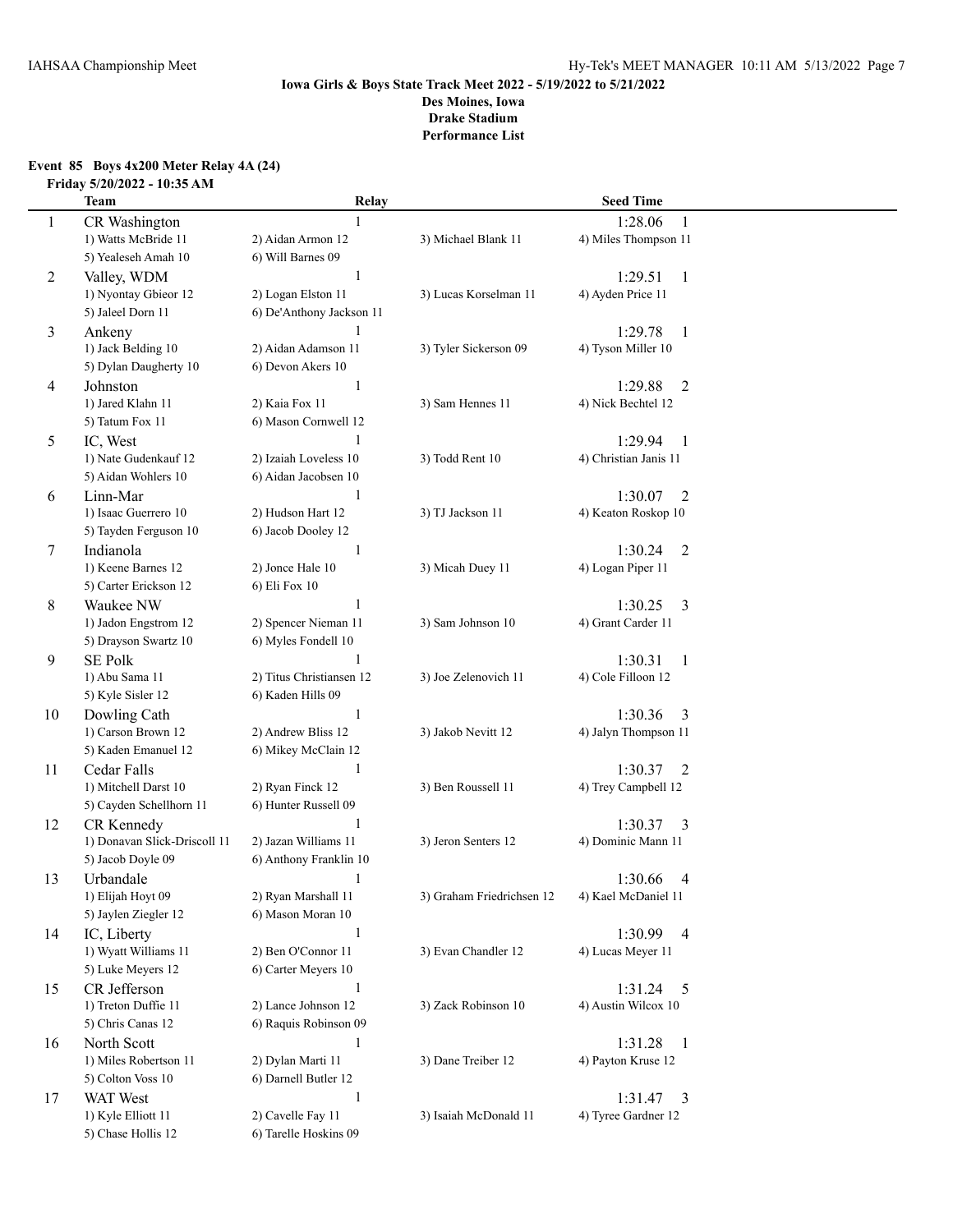# **Team Relay Relay Relay Seed Time** 18 DVPT, North 1 1:31.61 2 1) Giovanni Rivera 12 2) Peter Phan 12 3) Savior Vesey 10 4) Alain Denou 10 5) Domanick Johnson 12 6) Morgan Bequeaith 12 19 Bettendorf 1 1:31.64 3 1) Paxton Bagby 12 2) Zach VanWychen 10 3) Kole Williams 11 4) Luke Weas 11 5) Calvin Curcija 11 6) Rickey Trudell 09 20 Mason City 1<br>1:31.90 2 1) Reid Johnson 12 2) Darian Davis 10 3) Jalen Wynter 12 4) Ra'shaun Wynter 10 1) Reid Johnson 12 2) Darian Davis 10 3) Jalen Wynter 12 4) Ra'shaun Wynter 10 5) James Fingalsen 11 6) Michael Willis 12 21 DUB Senior 1 1:32.48 4 1) Nick Lambe 10 2) Jaden Arnold 10 3) Beau Healey 11 4) Jack Aitchison 12 5) Alec Parkin 12 6) Louiss Bunsocan 11 22 DSM, Roosevelt 1<br>1:32.77 4<br>1) Russell Lamar-Nelson 12 2) Cole Norris 12 3) Daviere Jones 12 4) Skylar James 12 1) Russell Lamar-Nelson 12 2) Cole Norris 12 3) Daviere Jones 12 4) Skylar James 12 5) Jack Armstrong 12 6) Hayden McCormac 12 23 CB, A Lincoln 1 1:33.27 5 1) Brody Patlan 09 2) Kelsy Fox 12 3) Braden LaSale 12 4) Mikaele Hayes 12 5) JR Knauss 12 6) Eric Wright 11 24 IC, City High 1 233.83 5 1) Sam Rew 11 2) Mike Rew 11 3) Ronnie Major 11 4) Jovan Harris 12 5) Deon Brown 10 6) Drew Larson 10

#### **Event 85 ... (Boys 4x200 Meter Relay 4A (24))**

**Event 93 Boys 4x400 Meter Relay 4A (24) Prelims**

**Friday 5/20/2022 - 2:25 PM**

|   | <b>Team</b>              | Relay                   |                       | <b>Seed Time</b>          |  |
|---|--------------------------|-------------------------|-----------------------|---------------------------|--|
|   | <b>DUB</b> Senior        |                         |                       | 3:21.38                   |  |
|   | 1) Easton Stackis 12     | 2) Jack Gilligan 12     | 3) Jaden Arnold 10    | 4) Matthew Kruse 12       |  |
|   | 5) Garrett Schumacher 09 | 6) Landon Kelly 10      |                       |                           |  |
| 2 | Cedar Falls              |                         |                       | 3:22.40<br>2              |  |
|   | 1) Jordan Townsend 09    | 2) Cayden Schellhorn 11 | 3) Ben Roussell 11    | 4) Derek Woods 11         |  |
|   | 5) Morgan Hendrickson 11 | 6) Tanner Jacobson 10   |                       |                           |  |
| 3 | Valley, WDM              |                         |                       | 3:23.27<br>-1             |  |
|   | 1) Lucas Korselman 11    | 2) Logan Elston 11      | 3) Noah Cracraft 10   | 4) Will Johnson 11        |  |
|   | 5) Carson Krogulski 12   | 6) Jaleel Dorn 11       |                       |                           |  |
| 4 | Waukee NW                |                         |                       | 3:24.84<br>2              |  |
|   | 1) Farakh Haider 12      | 2) Sam Johnson 10       | 3) Kon Dut 12         | 4) Cael Klinkenborg 11    |  |
|   | 5) Jadon Engstrom 12     | 6) Tristan Grubb 12     |                       |                           |  |
| 5 | <b>Bettendorf</b>        |                         |                       | 3:25.50<br>$\mathbf{1}$   |  |
|   | 1) Luke Weas 11          | 2) Zach VanWychen 10    | 3) Kole Williams 11   | 4) Calvin Curcija 11      |  |
|   | 5) Parker Miller 12      | 6) Zach Brown 09        |                       |                           |  |
| 6 | Johnston                 |                         |                       | 3:25.50<br>$\overline{1}$ |  |
|   | 1) Jared Klahn 11        | 2) Jashua Anglo 09      | 3) Alex Wear 11       | 4) Nick Bechtel 12        |  |
|   | 5) Jack Wang 10          | 6) Dylan Grandon 11     |                       |                           |  |
| 7 | <b>DUB</b> Hempstead     |                         |                       | 3:25.96<br>3              |  |
|   | 1) Noah Pettinger 12     | 2) George Holesinger 12 | 3) Luke Odefey 12     | 4) Derek Leicht 12        |  |
|   | 5) Will Pitz 11          | 6) Brendon Zheng 09     |                       |                           |  |
| 8 | <b>Mason City</b>        |                         |                       | 3:26.44<br>$\overline{1}$ |  |
|   | 1) Kale Hobart 11        | 2) James Fingalsen 11   | 3) Ra'shaun Wynter 10 | 4) Kaden Tyler 11         |  |
|   | 5) Jalen Wynter 12       | 6) Jess Cornick 11      |                       |                           |  |
| 9 | IC. West                 |                         |                       | 3:26.79<br>$\overline{4}$ |  |
|   | 1) Mason Van Waning 11   | 2) Caden Noeller 12     | 3) Alex McKane 12     | 4) Aidan Jacobsen 10      |  |
|   | 5) Christian Janis 11    | 6) Thayer Abu-Hiljeh 12 |                       |                           |  |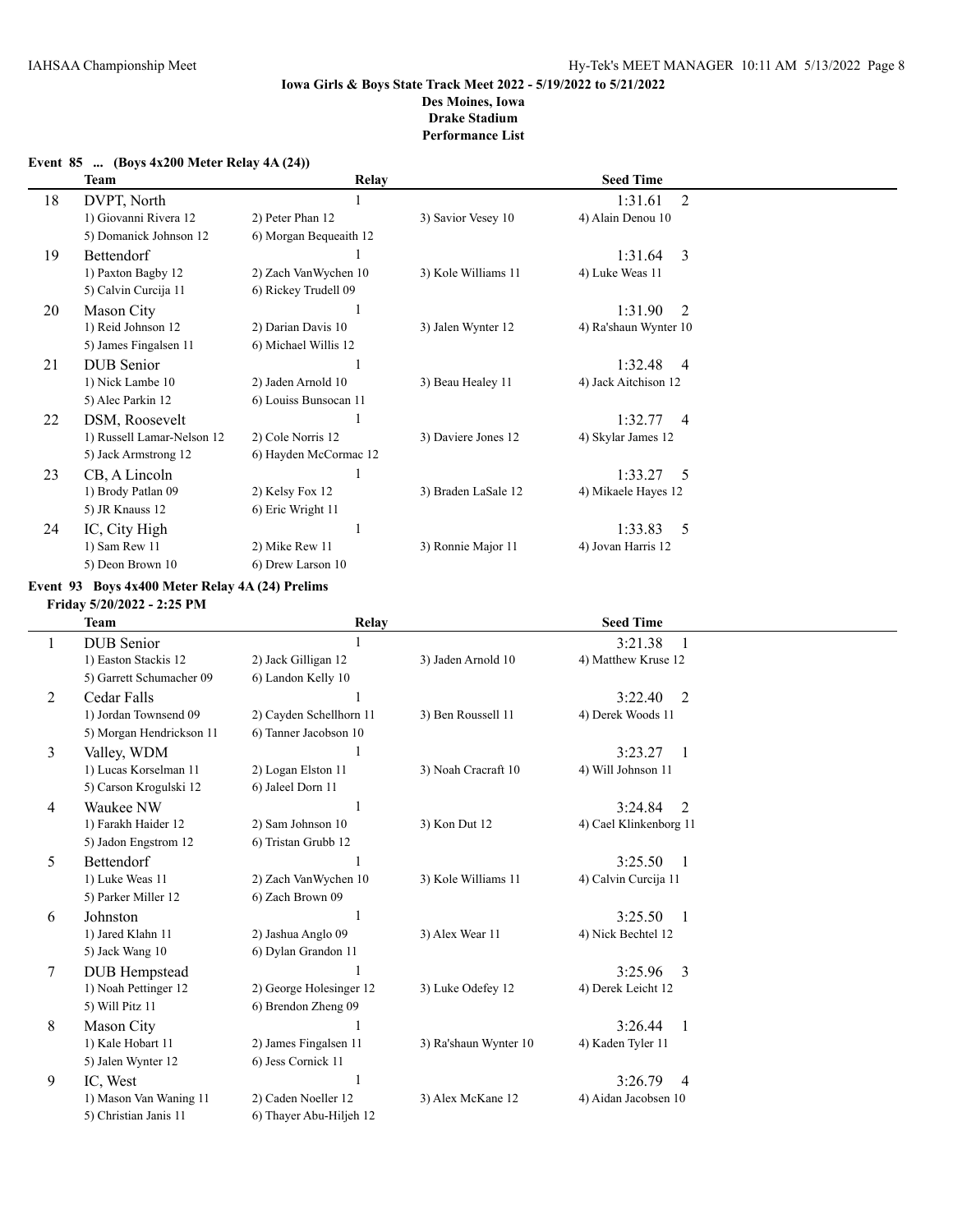|    | <b>Team</b>                              | Relay                     |                       | <b>Seed Time</b>                      |  |
|----|------------------------------------------|---------------------------|-----------------------|---------------------------------------|--|
| 10 | Linn-Mar                                 |                           |                       | 3:27.32<br>1                          |  |
|    | 1) Chris O'Toole 12                      | 2) Luke Meike 12          | 3) Tayden Ferguson 10 | 4) William Grant 11                   |  |
|    | 5) Nicholas Gorsich 11                   | 6) TJ Jackson 11          |                       |                                       |  |
| 11 | Norwalk                                  | $\mathbf{1}$              |                       | $\overline{2}$<br>3:27.74             |  |
|    | 1) Brody Lucas 12                        | 2) Jacey Hutson 11        | 3) Dillon Ranck 11    | 4) Ben Hanson 11                      |  |
|    | 5) Braeden Carlson 11                    | 6) Skyler Olson 11        |                       |                                       |  |
| 12 | <b>WAT</b> West                          | $\mathbf{1}$              |                       | 3:29.01<br>5                          |  |
|    | 1) Kyle Elliott 11                       | 2) Caleb Moe 12           | 3) Tyree Gardner 12   | 4) Cavelle Fay 11                     |  |
|    | 5) Elijah Gehrke 12                      | 6) Isaiah McDonald 11     |                       |                                       |  |
| 13 | Waukee                                   | 1                         |                       | 3<br>3:29.25                          |  |
|    | 1) Travis Lembechwa 09                   | 2) Colin Driscoll 11      | 3) Will Klein 12      | 4) Garrett Weber 11                   |  |
|    | 5) Dalton Boess 12                       | 6) Nolan Klemesrud 11     |                       |                                       |  |
| 14 | Prairie, CR                              | 1                         |                       | $\overline{2}$<br>3:29.40             |  |
|    | 1) Nate Patterson 11                     | 2) Sean Steinbrech 10     | 3) Brady Cortez 12    | 4) Brayden Johnson 12                 |  |
|    | 5) Bryson Canton 12                      | 6) Jackson Baedke 11      |                       |                                       |  |
| 15 | IC, Liberty                              | 1                         |                       | 3:29.45<br>3                          |  |
|    | 1) Carter Meyers 10                      | 2) Jordan Robinson 12     | 3) Lucas Meyer 11     | 4) Gavin Keeney 12                    |  |
|    | 5) Tyson Baker 12                        | 6) Jeremiah Madlock 10    |                       |                                       |  |
| 16 | Ankeny Cent                              |                           |                       | 3:29.91<br>$\overline{2}$             |  |
|    | 1) Owen Gates 12                         | 2) London Hershberger 12  | 3) Gabe Murphy 12     | 4) Thomas Bunce 12                    |  |
|    | 5) Bennett Blakeslee 11                  | 6) Cooper Majors 12       |                       |                                       |  |
| 17 | DSM, Roosevelt                           | 1                         |                       | 3:30.27<br>3                          |  |
|    | 1) Christ Vleyee 12                      | 2) Hunter Norris 12       | 3) Rylan Malloy 09    | 4) Ardadi Adum 12                     |  |
|    | 5) Hayden McCormac 12                    | 6) Sam Wandera 11         |                       |                                       |  |
|    |                                          | $\mathbf{1}$              |                       | 3:30.46                               |  |
| 18 | IC, City High<br>1) Juma Amisi 12        | 2) Sam Schaefer 12        |                       | 6                                     |  |
|    | 5) Ford Washburn 11                      | 6) Ayman Noreldaim 11     | 3) Truman Thompson 11 | 4) Ammon Smith 11                     |  |
|    |                                          | 1                         |                       |                                       |  |
| 19 | Indianola<br>1) Keene Barnes 12          | 2) Jack Hilton 10         |                       | 3:30.50<br>$\overline{4}$             |  |
|    | 5) Josh Eilers 11                        | 6) Kye Hartung 11         | 3) Graham Hilton 10   | 4) Jack Runyan 12                     |  |
|    |                                          |                           |                       |                                       |  |
| 20 | DVPT, North                              | $\mathbf{1}$              |                       | 3:30.58<br>2<br>4) Giovanni Rivera 12 |  |
|    | 1) Mason Bogan 09<br>5) Robert Taylor 10 | 2) Peter Phan 12          | 3) Luke Haugen 12     |                                       |  |
|    |                                          | 6) Ethan Jackson 12       |                       |                                       |  |
| 21 | DVPT, West                               |                           |                       | 3:31.60<br>3                          |  |
|    | 1) Jermaine Gardner 12                   | 2) Phearless Caruthers 12 | 3) JeVon Henderson 10 | 4) NaZion Caruthers 12                |  |
|    | 5) Nathan Hagedorn 11                    | 6) Patrick DeVine 12      |                       |                                       |  |
| 22 | Urbandale                                | 1                         |                       | 5<br>3:32.05                          |  |
|    | 1) Kaeden Black 10                       | 2) Kael McDaniel 11       | 3) Mason Moran 10     | 4) Kyler Peck 12                      |  |
|    | 5) Graham Friedrichsen 12                | 6) Blake Smith 09         |                       |                                       |  |
| 23 | Ankeny                                   | 1                         |                       | 3:32.30<br>$\overline{4}$             |  |
|    | 1) Tyson Miller 10                       | 2) Jack Belding 10        | 3) Tyler Sickerson 09 | 4) Jake Bosch 10                      |  |
|    | 5) Jet Bergwall 11                       | 6) Jacob Krueger 10       |                       |                                       |  |
| 24 | Dowling Cath                             | 1                         |                       | 3:32.84<br>5                          |  |
|    | 1) Andrew Bliss 12                       | 2) Jack Moore 11          | 3) Sam Leto 12        | 4) Adam Townsend 12                   |  |
|    | 5) Thomas Huegerich 10                   | 6) William Bussey 12      |                       |                                       |  |
|    |                                          |                           |                       |                                       |  |

### **Event 93 ... (Boys 4x400 Meter Relay 4A (24) Prelims)**

#### **Event 101 Boys 4x800 Meter Relay 4A (24) Thursday 5/19/2022 - 12:30 PM**

| Team                 | Relay              |                      | <b>Seed Time</b>  |  |
|----------------------|--------------------|----------------------|-------------------|--|
| Johnston             |                    |                      | 8:09.34           |  |
| 1) Noah Reese 09     | 2) Alex Wear 11    | 3) Brayden Picken 10 | 4) Carson Lane 11 |  |
| 5) Carter Eckhoff 12 | 6) Jaxson Plumb 11 |                      |                   |  |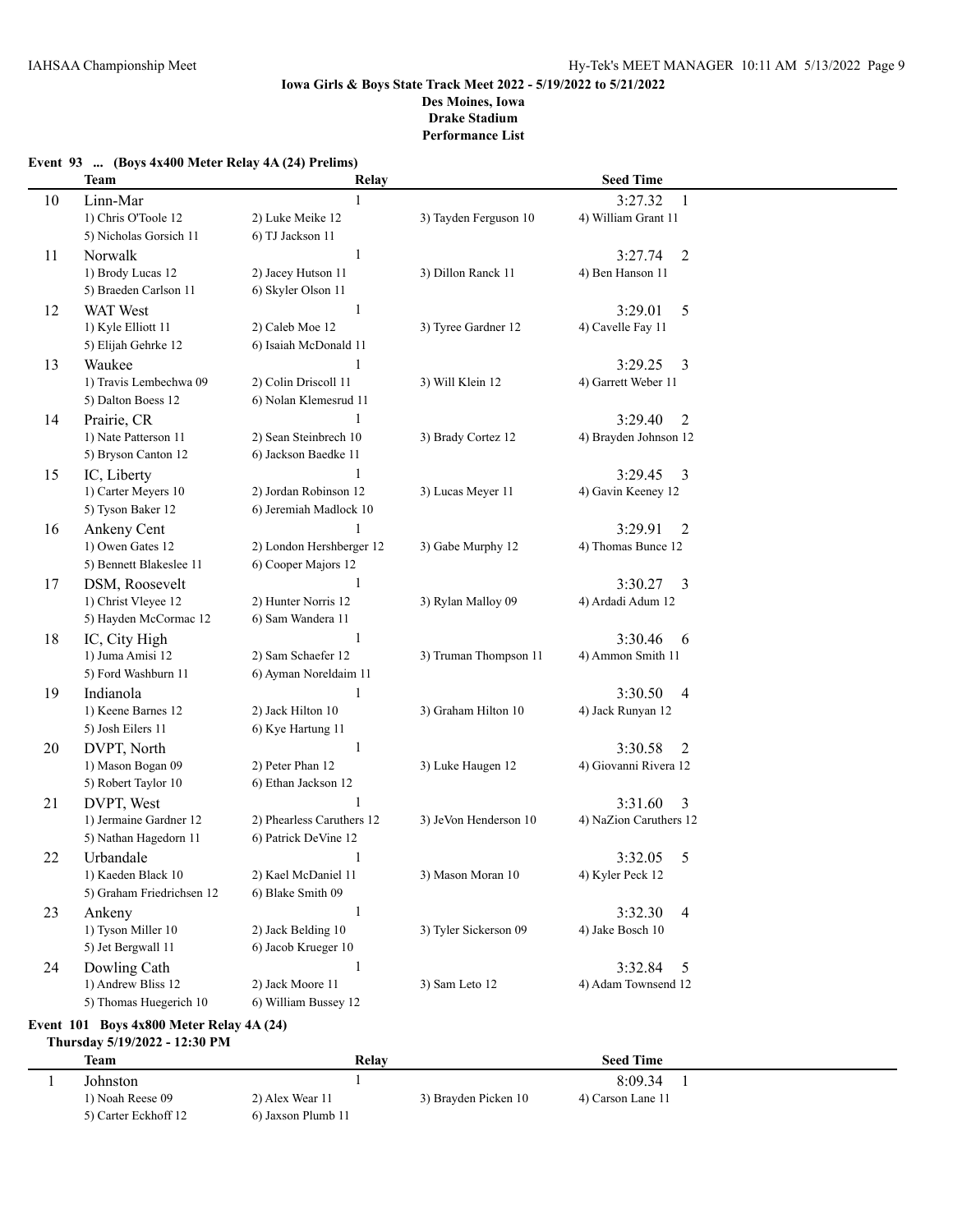# **Event 101 ... (Boys 4x800 Meter Relay 4A (24))**

|                | <b>Team</b>                           | Relay                                      |                          | <b>Seed Time</b>                     |  |
|----------------|---------------------------------------|--------------------------------------------|--------------------------|--------------------------------------|--|
| $\overline{c}$ | IC, City High                         |                                            |                          | 8:11.04<br>1                         |  |
|                | 1) Truman Thompson 11                 | 2) Patrick Sarsfield 12                    | 3) Ayman Noreldaim 11    | 4) Ammon Smith 11                    |  |
|                | 5) Ford Washburn 11                   | 6) Noah Carey 11                           |                          |                                      |  |
| 3              | <b>DUB</b> Hempstead                  | 1                                          |                          | 8:11.28<br>2                         |  |
|                | 1) John Maloney 10                    | 2) Jonathan O'Brien 12                     | 3) George Holesinger 12  | 4) Derek Leicht 12                   |  |
|                | 5) Zach Johnson 10                    | 6) Charlie Driscoll 10                     |                          |                                      |  |
| 4              | Dowling Cath                          | $\mathbf{1}$                               |                          | 8:13.30<br>$\overline{2}$            |  |
|                | 1) Sam Leto 12                        | 2) Gabe Shaw 11                            | 3) Tyler Schweizer 12    | 4) Matthew Bootman 10                |  |
|                | 5) Max DeRocher 10                    | 6) Jackson Heidesch 11                     |                          |                                      |  |
| 5              | Cedar Falls                           | $\mathbf{1}$                               |                          | 8:14.20<br>3                         |  |
|                | 1) Cayden Schellhorn 11               | 2) Ben Roussell 11                         | 3) Colin Johnson 11      | 4) Brayden Burnett 12                |  |
|                | 5) Derek Woods 11                     | 6) Alex Horstman 12                        |                          |                                      |  |
| 6              | Ankeny                                | $\mathbf{1}$                               |                          | 8:16.03<br>3                         |  |
|                | 1) Abel Squires 10                    | 2) Levi Hill 11                            | 3) Truman Patterson 12   | 4) Jake Bosch 10                     |  |
|                | 5) London Schuchart 12                | 6) Ethan Zuber 09                          |                          |                                      |  |
| 7              | SC, North                             | 1                                          |                          | 8:17.30<br>-1                        |  |
|                | 1) Beshanena Gutema 11                | 2) Gabe Nash 11                            | 3) Natnael Kifle 10      | 4) Yemane Kifle 12                   |  |
|                | 5) William Lohr 12                    | 6) Jose Gutierrez 12                       |                          |                                      |  |
| 8              | Norwalk                               | 1                                          |                          | 8:17.64<br>4                         |  |
|                | 1) Brody Lucas 12                     | 2) Henry Groos 09                          | 3) Luke Geyer 12         | 4) Ben Hanson 11                     |  |
|                | 5) Caden Stumbaugh 11                 | 6) Tony Anania 09                          |                          |                                      |  |
| 9              | Prairie, CR                           | 1                                          |                          | 8:18.00<br>-1                        |  |
|                | 1) Harrison Allard 11                 | 2) Anthony Lee 12                          | 3) Bryson Canton 12      | 4) Brady Cortez 12                   |  |
|                | 5) Sean Steinbrech 10                 | 6) Zach Cooper 11                          |                          |                                      |  |
| 10             | Waukee NW                             | $\mathbf{1}$                               |                          | 8:19.25<br>- 1                       |  |
|                | 1) Aiden Cooper 10                    | 2) David Parks 12                          | 3) Cael Klinkenborg 11   | 4) Charlie Petersen 12               |  |
|                | 5) Kon Dut 12                         | 6) Farakh Haider 12                        |                          |                                      |  |
| 11             | IC, Liberty                           |                                            |                          | 8:19.26<br>2                         |  |
|                | 1) Jordan Robinson 12                 | 2) Christian Montover 12                   | 3) Ethan Keeney 12       | 4) Aidan Decker 10                   |  |
|                | 5) Gavin Keeney 12                    | 6) Nathan Kinzer 11                        |                          |                                      |  |
| 12             | North Scott                           | $\mathbf{1}$                               |                          | 8:19.33<br>-1                        |  |
|                | 1) Logan Soedt 12                     | 2) Nik Davis 11                            | 3) Dylan Dufloth 12      | 4) Cael Straley 12                   |  |
|                | 5) Dawsan Dufloth 09                  | 6) Braeden Bohannon 11                     |                          |                                      |  |
| 13             | Urbandale                             | 1                                          |                          | 8:21.07<br>2                         |  |
|                | 1) Kyler Peck 12<br>5) Ethan Smith 11 | 2) Tommy Hensley 10<br>6) Andrew Donoho 11 | 3) Evan Leggett 11       | 4) Cole Leggett 12                   |  |
|                |                                       |                                            |                          |                                      |  |
| 14             | CR Kennedy<br>1) Brendan Rader 12     | $\mathbf{1}$<br>2) Henry McMahan 10        | 3) Alexander Volden 10   | 8:23.21<br>3<br>4) Griffin Gerdes 10 |  |
|                | 5) Jacob Bruns 10                     | 6) Miles Wilson 11                         |                          |                                      |  |
| 15             | IC, West                              | $\mathbf{1}$                               |                          | 8:23.60                              |  |
|                | 1) Mason Van Waning 11                | 2) Caden Noeller 12                        | 3) Moustafa Tiea 09      | 4<br>4) Asher Overholt 11            |  |
|                | 5) Alex McKane 12                     | 6) Seth Cheney 11                          |                          |                                      |  |
| 16             | DSM, Roosevelt                        | $\mathbf{1}$                               |                          | 8:26.42<br>5                         |  |
|                | 1) Logan Westin 11                    | 2) Owen Marett 09                          | 3) Henry Nagle 12        | 4) Ben McFetridge 12                 |  |
|                | 5) Jack McFetridge 12                 | 6) Cameron Reagan 09                       |                          |                                      |  |
| 17             | DVPT, Central                         | 1                                          |                          | 8:27.17<br>2                         |  |
|                | 1) Owen Christy 11                    | 2) Pete Linehan 10                         | 3) Ty Harmsen 10         | 4) Maddox Sullivan 10                |  |
|                | 5) Kyle Hopewell 12                   | 6) Eamon Garton 12                         |                          |                                      |  |
| 18             | Waukee                                | $\mathbf{1}$                               |                          | 8:30.35<br>$\overline{\mathbf{3}}$   |  |
|                | 1) Kyle Robinson 11                   | 2) Jonas VanDis 09                         | 3) Saiphani Sirimalle 11 | 4) Garrett Weber 11                  |  |
|                | 5) Ryan Greteman 11                   | 6) Payton Mizer 10                         |                          |                                      |  |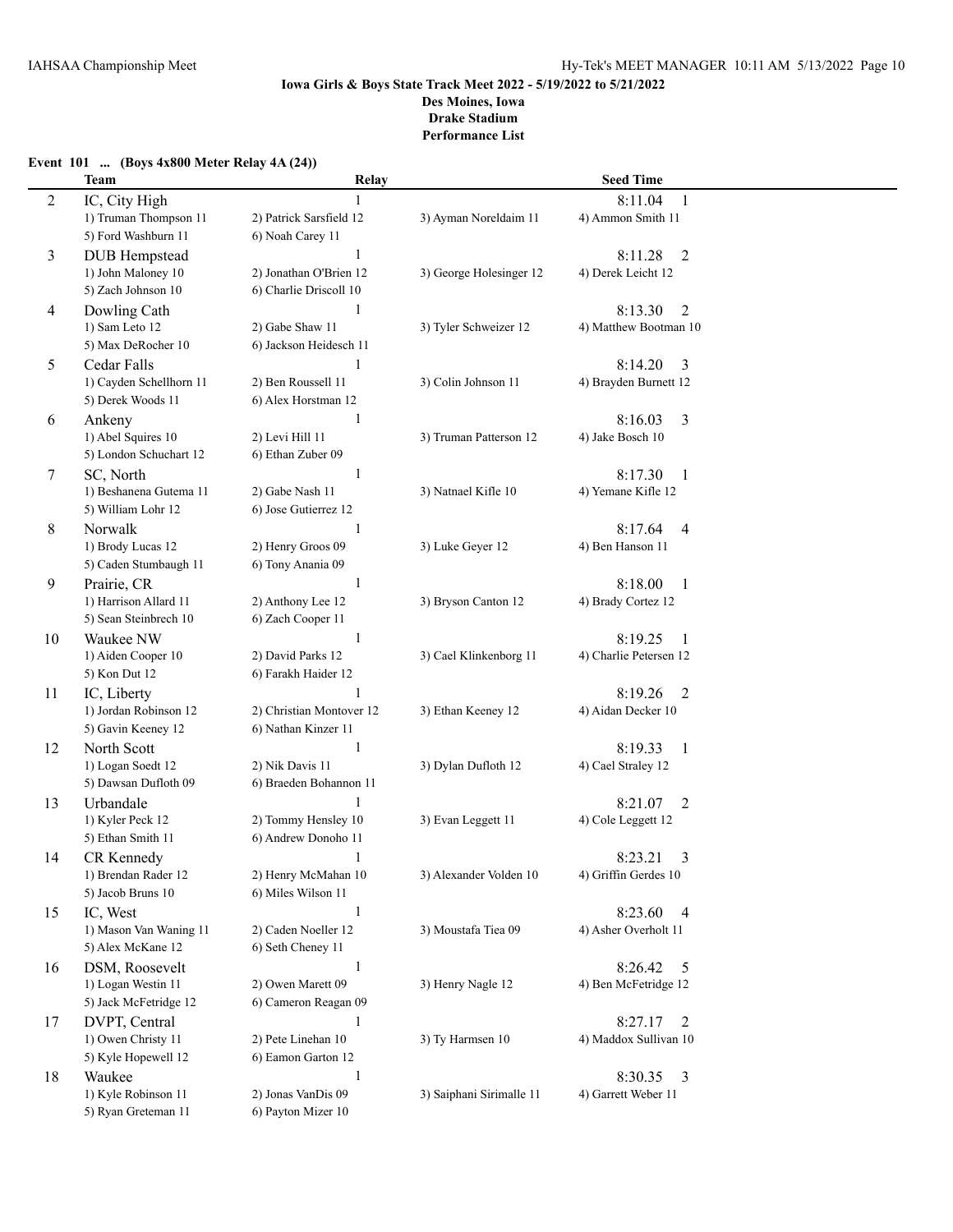|                         | Event 101  (Boys 4x800 Meter Relay 4A (24))                           |                          |                        |                                |  |
|-------------------------|-----------------------------------------------------------------------|--------------------------|------------------------|--------------------------------|--|
|                         | <b>Team</b>                                                           | Relay                    |                        | <b>Seed Time</b>               |  |
| 19                      | Pleasant Valley                                                       | $\mathbf{1}$             |                        | 8:31.89<br>3                   |  |
|                         | 1) Ethan Belby 12                                                     | 2) Carl Rekow 10         | 3) Michael Chang 11    | 4) Andrew Miller 11            |  |
|                         | 5) Jacob Mumey 11                                                     | 6) Tarun Vedula 12       |                        |                                |  |
| 20                      | Linn-Mar                                                              | 1                        |                        | 8:33.29<br>4                   |  |
|                         | 1) Ethan Cozine 11                                                    | 2) Kadon Harper 11       | 3) Luke Steffen 11     | 4) Joey Banowetz 11            |  |
|                         | 5) Creighton Fairley 11                                               | 6) Graedyn Morrissey 10  |                        |                                |  |
| 21                      | <b>SE Polk</b>                                                        |                          |                        | 8:33.37<br>2                   |  |
|                         | 1) Bruce Johnson 10                                                   | 2) Aydin McNeley 10      | 3) Brice McNeley 10    | 4) Hudson Frank 12             |  |
|                         | 5) Carson Owens 11                                                    | 6) Rylan Althof 10       |                        |                                |  |
| 22                      | WAT West                                                              | 1                        |                        | 5<br>8:33.72                   |  |
|                         | 1) Ryan Harn 10                                                       | 2) Andrew Congdon 12     | 3) Layton Ritter 12    | 4) Caleb Moe 12                |  |
|                         | 5) Yairh Gonzalez 09                                                  | 6) Andrew Tracy 12       |                        |                                |  |
| 23                      | Valley, WDM                                                           |                          |                        | 8:33.87<br>4                   |  |
|                         | 1) Will Johnson 11                                                    | 2) Ethan McDermott 11    | 3) jonathan owen 09    | 4) Evan McClinton 10           |  |
|                         | 5) Jesse Floyd 12                                                     | 6) Cody Swensen 12       |                        |                                |  |
| 24                      | Ames                                                                  |                          |                        | 8:34.75<br>3                   |  |
|                         | 1) Charlie Bennett 10                                                 | 2) Camden Wacha 11       | 3) Connor Johnson 11   | 4) zachary lenkaitis 09        |  |
|                         | 5) Jonathon Williams 11                                               | 6) Grant Crespi 11       |                        |                                |  |
|                         | Event 103 Boys 100 Meter Run WC (5)                                   |                          |                        |                                |  |
|                         | Saturday 5/21/2022 - 12:42 PM                                         |                          |                        |                                |  |
|                         | <b>Name</b>                                                           | Year School              |                        | <b>Seed Time</b>               |  |
| 1                       | Koda Beland                                                           | 12 Cedar Falls           |                        | 23.39<br>$\mathbf{1}$          |  |
| $\overline{c}$          | Jordan Caperon                                                        | IC, West<br>11           |                        | 23.87<br>$\overline{2}$        |  |
| 3                       | Xavier Conlin                                                         | Cedar Falls<br>09        |                        | 35.11<br>3                     |  |
| 4                       | Joshua Unguec                                                         | Ames<br>10               |                        | 35.76<br>1                     |  |
| 5                       | Angel Gervacio                                                        | 09 Fort Dodge            |                        | 55.10<br>2                     |  |
|                         | Event 105 Boys 200 Meter Run WC (4)                                   |                          |                        |                                |  |
|                         | Saturday 5/21/2022 - 1:50 PM                                          |                          |                        |                                |  |
|                         | Name                                                                  | Year School              |                        | <b>Seed Time</b>               |  |
| 1                       | Koda Beland                                                           | 12 Cedar Falls           |                        | 43.25<br>1                     |  |
| $\overline{c}$          | Jordan Caperon                                                        | IC, West<br>11           |                        | 46.81<br>2                     |  |
| $\overline{\mathbf{3}}$ | Joshua Unguec                                                         | Ames<br>10               |                        | 58.82<br>$\mathbf{1}$          |  |
| 4                       | Xavier Conlin                                                         | 09 Cedar Falls           |                        | 3<br>1:20.45                   |  |
|                         | Event 107 Boys 400 Meter Run WC (3)                                   |                          |                        |                                |  |
|                         | Saturday 5/21/2022 - 3:20 PM                                          |                          |                        |                                |  |
|                         | Name                                                                  | Year School              |                        | <b>Seed Time</b>               |  |
| 1                       | Koda Beland                                                           | 12 Cedar Falls           |                        | 1:30.33<br>1                   |  |
| $\overline{c}$          | Jordan Caperon                                                        | IC, West<br>11           |                        | 1:39.98<br>2                   |  |
| 3                       | Xavier Conlin                                                         | Cedar Falls<br>09        |                        | 2:43.53<br>3                   |  |
|                         |                                                                       |                          |                        |                                |  |
|                         | Event 115 Boys Distance Medley 4A (24)<br>Friday 5/20/2022 - 12:20 PM |                          |                        |                                |  |
|                         | <b>Team</b>                                                           | Relay                    |                        | <b>Seed Time</b>               |  |
|                         |                                                                       | $\mathbf{1}$             |                        |                                |  |
| $\mathbf{1}$            | IC, West<br>1) Todd Rent 10                                           | 2) Izaiah Loveless 10    | 3) Aidan Jacobsen 10   | 3:33.68<br>$\overline{1}$      |  |
|                         | 5) Moustafa Tiea 09                                                   | 6) Christian Janis 11    |                        | 4) Alex McKane 12              |  |
|                         |                                                                       |                          |                        |                                |  |
| 2                       | Waukee NW<br>1) Drayson Swartz 10                                     | 1<br>2) Myles Fondell 10 | 3) Cael Klinkenborg 11 | 3:35.36<br>-1<br>4) Kon Dut 12 |  |
|                         | 5) Sam Johnson 10                                                     | 6) Tristan Grubb 12      |                        |                                |  |
|                         |                                                                       |                          |                        |                                |  |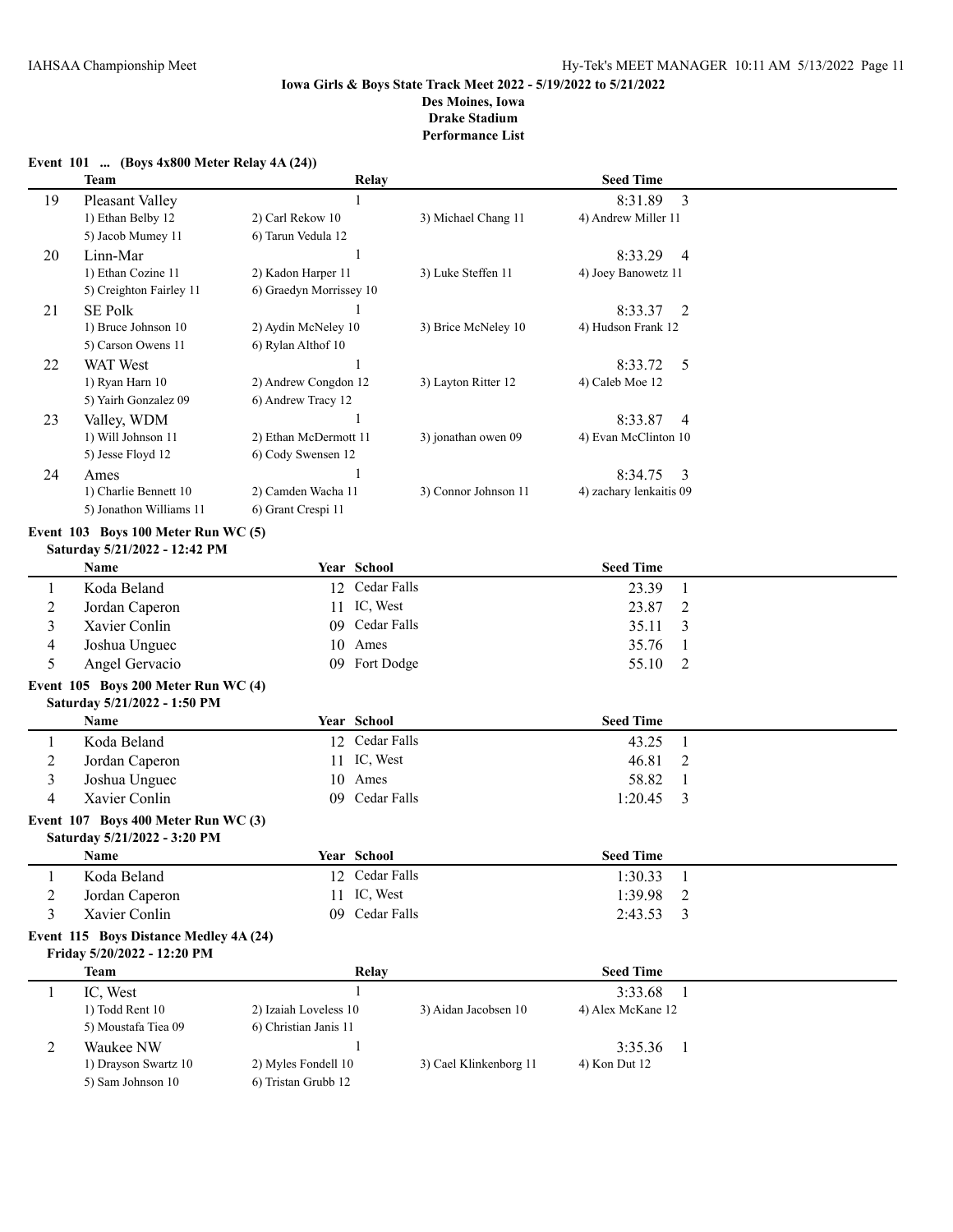# **Event 115 ... (Boys Distance Medley 4A (24))**

|    | <b>Team</b>                       | Relay                   |                          | <b>Seed Time</b>                      |  |
|----|-----------------------------------|-------------------------|--------------------------|---------------------------------------|--|
| 3  | <b>DUB</b> Hempstead              |                         |                          | $\overline{2}$<br>3:35.77             |  |
|    | 1) Noah Pettinger 12              | 2) Logan Clarke 12      | 3) Luke Odefey 12        | 4) George Holesinger 12               |  |
|    | 5) Derek Leicht 12                | 6) Will Pitz 11         |                          |                                       |  |
| 4  | Cedar Falls                       | $\mathbf{1}$            |                          | 3:37.31<br>3                          |  |
|    | 1) Zander White 12                | 2) Cayden Schellhorn 11 | 3) Derek Woods 11        | 4) Brayden Burnett 12                 |  |
|    | 5) Trey Campbell 12               | 6) Ryan Finck 12        |                          |                                       |  |
| 5  | IC, Liberty                       | 1                       |                          | 3:38.73<br>-1                         |  |
|    | 1) Jalen Wieck 11                 | 2) Jeremiah Madlock 10  | 3) Carter Meyers 10      | 4) Gavin Keeney 12                    |  |
|    | 5) Lucas Meyer 11                 | 6) Luke Meyers 12       |                          |                                       |  |
| 6  | Muscatine                         | 1                       |                          | 3:38.80<br>$\mathbf{1}$               |  |
|    | 1) Jimelle Forkpa 09              | 2) Ty Cozad 10          | 3) Isaiah Robertson 10   | 4) Aidan Armstrong 12                 |  |
|    | 5) Luke Hardy 11                  | 6) AJ Owens 11          |                          |                                       |  |
| 7  | Waukee                            | 1                       |                          | 3:39.11                               |  |
|    | 1) Santino Anzevino 10            | 2) Will Klein 12        | 3) Colin Driscoll 11     | $\overline{2}$<br>4) Garrett Weber 11 |  |
|    | 5) Kyle Robinson 11               | 6) Travis Lembechwa 09  |                          |                                       |  |
|    |                                   |                         |                          | 3:39.16                               |  |
| 8  | Dowling Cath<br>1) Jared Ricke 11 | 2) Thomas Huegerich 10  | 3) Adam Townsend 12      | 1<br>4) Gabe Shaw 11                  |  |
|    | 5) Jakob Nevitt 12                | 6) Andrew Bliss 12      |                          |                                       |  |
|    | <b>DUB</b> Senior                 | 1                       |                          | 3:39.40                               |  |
| 9  | 1) Jack Aitchison 12              | 2) Jaden Arnold 10      | 3) Garrett Schumacher 09 | 4<br>4) Jack Gilligan 12              |  |
|    | 5) Calvin Lueken 09               | 6) Nick Lambe 10        |                          |                                       |  |
|    |                                   | -1                      |                          | 3:40.30                               |  |
| 10 | IC, City High<br>1) Sam Rew 11    | 2) Ronnie Major 11      | 3) Sam Schaefer 12       | 5<br>4) Ammon Smith 11                |  |
|    | 5) Mike Rew 11                    | 6) Truman Thompson 11   |                          |                                       |  |
| 11 | Linn-Mar                          | 1                       |                          | 3:40.62<br>2                          |  |
|    | 1) Carter Henderson 11            | 2) Jacob Dooley 12      | 3) Tayden Ferguson 10    | 4) Hayden Kuhn 12                     |  |
|    | 5) Luke Meike 12                  | 6) Keaton Roskop 10     |                          |                                       |  |
| 12 | SC, North                         | 1                       |                          | 3:41.18<br>$\mathbf{1}$               |  |
|    | 1) Demarco Young 10               | 2) Dayton Harrell 10    | 3) Yemane Kifle 12       | 4) William Lohr 12                    |  |
|    | 5) Gabe Nash 11                   | 6) Kevin Phung 12       |                          |                                       |  |
| 13 | Johnston                          | 1                       |                          | $\overline{2}$<br>3:41.61             |  |
|    | 1) Tatum Fox 11                   | 2) Mason Cornwell 12    | 3) Jack Wang 10          | 4) Jaxson Plumb 11                    |  |
|    | 5) Carson Lane 11                 | 6) Jashua Anglo 09      |                          |                                       |  |
| 14 | Prairie, CR                       | 1                       |                          | 3:43.49<br>3                          |  |
|    | 1) Jackson Baedke 11              | 2) BJ Calmese           | 3) Nate Patterson 11     | 4) Sean Steinbrech 10                 |  |
|    | 5) Brayden Johnson 12             | 6) Brady Cortez 12      |                          |                                       |  |
| 15 | Pleasant Valley                   |                         |                          | $\overline{2}$<br>3:43.61             |  |
|    | 1) Daniel DeGeorge 12             | 2) Jaylen Williams 12   | 3) Michael Chang 11      | 4) Tarun Vedula 12                    |  |
|    | 5) Jacob Mumey 11                 | 6) Makhi Wilson 11      |                          |                                       |  |
| 16 | Urbandale                         | 1                       |                          | 3:44.97<br>3                          |  |
|    | 1) Charles Cook 11                | 2) Isaac Hoyt 11        | 3) Kael McDaniel 11      | 4) Andrew Donoho 11                   |  |
|    | 5) Kyler Peck 12                  | 6) Jeremy Huynh 11      |                          |                                       |  |
| 17 | Ankeny                            | 1                       |                          | 3:45.01<br>3                          |  |
|    | 1) Caden Henkes 09                | 2) Jamison Patton 11    | 3) Jacob Kruger 10       | 4) Ethan Zuber 09                     |  |
|    | 5) Jake Bosch 10                  | 6) Dylan Dougherty 10   |                          |                                       |  |
| 18 | <b>SE Polk</b>                    | 1                       |                          | 3:45.03<br>2                          |  |
|    | 1) Kyle Sisler 12                 | 2) Kaden Hills 09       | 3) Aydin McNeley 10      | 4) Bruce Johnson 10                   |  |
|    | 5) Joe Zelenovich 11              | 6) Emmanuel Gaye 09     |                          |                                       |  |
| 19 | Valley, WDM                       | 1                       |                          | 3:46.53<br>4                          |  |
|    | 1) Luke Christensen 11            | 2) Jaleel Dorn 11       | 3) Noah Cracraft 10      | 4) Evan McClinton 10                  |  |
|    | 5) DJ Lewis 11                    | 6) Carson Krogulski 12  |                          |                                       |  |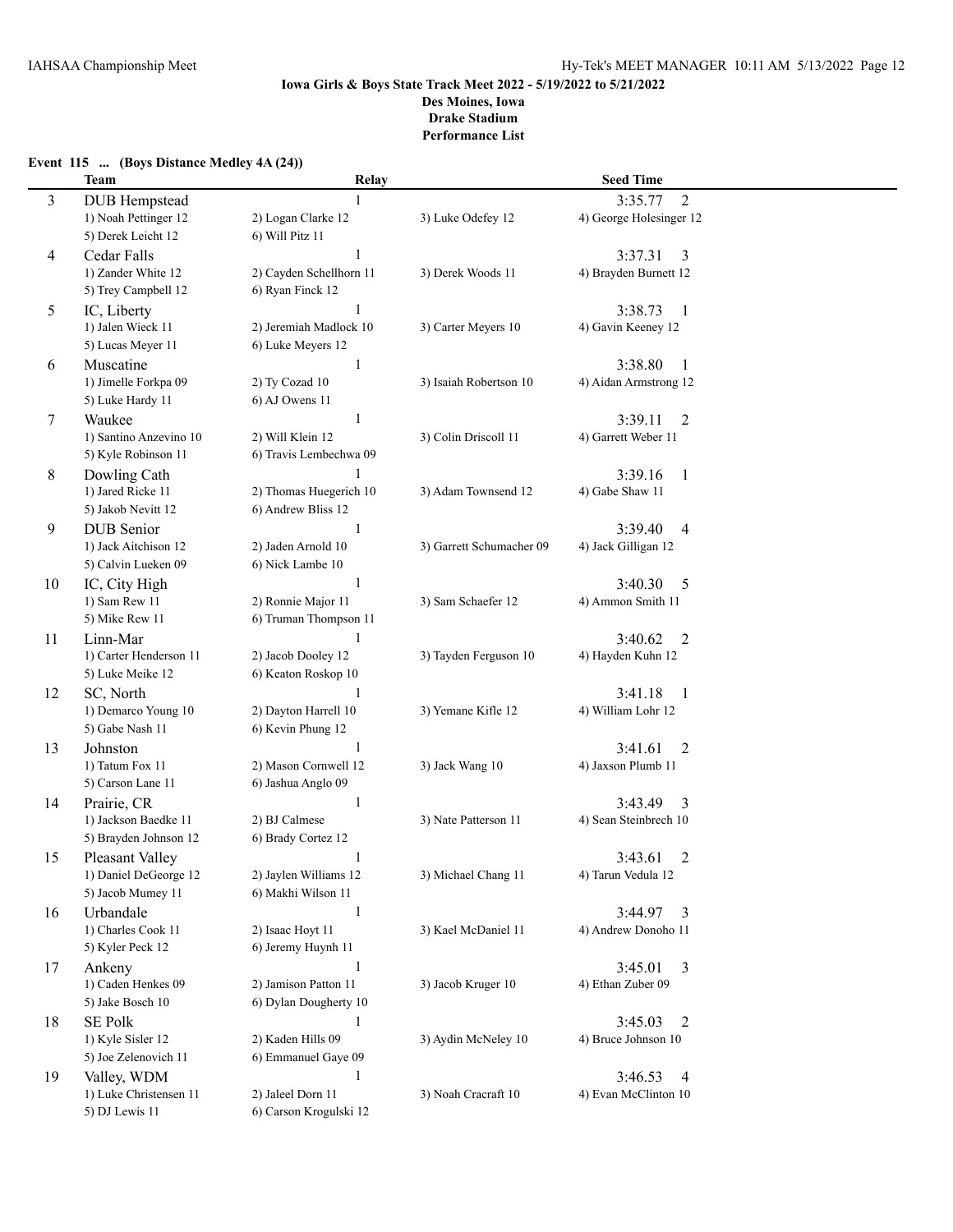|                                                                     | Team                    | Relay                  |                        | <b>Seed Time</b>          |  |
|---------------------------------------------------------------------|-------------------------|------------------------|------------------------|---------------------------|--|
| 20                                                                  | <b>Bettendorf</b>       |                        |                        | 3<br>3:46.61              |  |
|                                                                     | 1) Kazier Riley 09      | 2) Rickey Trudell 09   | 3) Zach Brown 09       | 4) Ryan Heden 09          |  |
|                                                                     | 5) Zion Meneses 11      | 6) Trent Allen 11      |                        |                           |  |
| 21                                                                  | CR Kennedy              |                        |                        | 3:46.75<br>$\overline{4}$ |  |
|                                                                     | 1) Colton Kronfeld 11   | 2) Anthony Franklin 10 | 3) Mitchell Schares 12 | 4) Brendan Rader 12       |  |
|                                                                     | 5) Jacob Doyle 09       | 6) Henry McMahan 10    |                        |                           |  |
| 22                                                                  | Mason City              |                        |                        | 3:47.55<br>-3             |  |
|                                                                     | 1) Justyn Rivera 10     | 2) Ethen Roberts 11    | 3) Jess Cornick 11     | 4) Breyden Christensen 12 |  |
|                                                                     | 5) Brandt Haakenstad 09 | 6) Michael Willis 12   |                        |                           |  |
| 23                                                                  | Norwalk                 |                        |                        | 3:47.67<br>$\overline{4}$ |  |
|                                                                     | 1) Dillon Ranck 11      | 2) Braeden Carlson 11  | 3) Skyler Olson 11     | 4) Luke Geyer 12          |  |
|                                                                     | 5) Jacey Hutson 11      | 6) Brody Lucas 12      |                        |                           |  |
| 24                                                                  | CB, T Jefferson         |                        |                        | 3:49.58<br>-5             |  |
|                                                                     | 1) Deven Bovee 11       | 2) Tyler Huey 11       | 3) Victor Atupra 10    | 4) Roi Soriano 12         |  |
|                                                                     | 5) Brandon Bowen 10     | 6) Nathan Anderson 09  |                        |                           |  |
| Event $123$ Boys High Jump $4A(24)$<br>Thursday 5/19/2022 - 9:00 AM |                         |                        |                        |                           |  |

# **Event 115 ... (Boys Distance Medley 4A (24))**

|                | <b>Name</b>                      |    | Year School     | <b>Seed Mark</b> |              |
|----------------|----------------------------------|----|-----------------|------------------|--------------|
| 1              | Sam Skarich                      |    | 12 North Scott  | $6 - 06.00$      | 1            |
| $\overline{2}$ | Akena Ochan                      | 12 | Valley, WDM     | $6 - 05.00$      |              |
| 3              | TJ Jackson                       | 11 | Linn-Mar        | 6-05.00          | 1            |
| 4              | Jamison Patton                   | 11 | Ankeny          | $6 - 05.00$      | 2            |
| 5              | Isaiah Roundtree                 | 11 | DSM, Roosevelt  | $6 - 05.00$      | 1            |
| 6              | <b>Brenden Linde</b>             | 12 | CR Kennedy      | $6 - 04.00$      | 2            |
| 7              | Jacob Kieler                     | 11 | Cedar Falls     | $6 - 03.00$      | 1            |
| 8              | Gavin Legg                       | 12 | Indianola       | $6 - 02.00$      | 2            |
| 9              | Matt Schaeckenbach               | 11 | IC, City High   | $6 - 02.00$      | 2            |
| 10             | Idris Thomas                     |    | 10 DVPT, West   | $6 - 02.00$      | 2            |
| 11             | Jeremiah Madlock                 | 10 | IC, Liberty     | $6 - 02.00$      | 3            |
| 12             | <b>JR Knauss</b>                 | 12 | CB, A Lincoln   | $6 - 02.00$      | 3            |
| 13             | London Stone                     | 09 | Dowling Cath    | $6 - 01.00$      | 3            |
| 14             | Ashton Urmie                     | 11 | DVPT, West      | $6 - 01.00$      | 4            |
| 15             | Robert Johnson                   | 12 | SC, West        | 6-01.00          | 1            |
| 16             | Grear Hinneh                     | 11 | DSM, North      | $6 - 01.00$      | 4            |
| 17             | Cash Schoolen                    | 10 | Ankeny          | $6 - 01.00$      | 4            |
| 18             | Kanyae Baker                     | 12 | Burlington      | 6-01.00          | 3            |
| 19             | Jacob Eastman                    | 12 | SE Polk         | $6 - 00.00$      | 3            |
| 20             | Levi Henn                        | 12 | SC, West        | $6 - 00.00$      | 4            |
| 21             | Logan Dolphin                    | 10 | SC, East        | $6 - 00.00$      | 2            |
| 22             | Daniel Robinson                  |    | 10 IC, West     | $5-10.00$        | 4            |
| 23             | Cole Eberly                      |    | 12 IC, West     | $5 - 10.00$      | 3            |
| 24             | Jacob Dooley                     | 12 | Linn-Mar        | 5-10.00          | 4            |
|                | Event 131 Boys Long Jump 4A (24) |    |                 |                  |              |
|                | Friday 5/20/2022 - 9:00 AM       |    |                 |                  |              |
|                | Name                             |    | Year School     | <b>Seed Mark</b> |              |
| 1              | Trey Campbell                    |    | 12 Cedar Falls  | 24-05.00         | $\mathbf{1}$ |
| 2              | Sam Akins                        | 12 | DUB Senior      | 23-02.50         | 2            |
| 3              | <b>Tyree Gardner</b>             | 12 | <b>WAT</b> West | 22-05.00         | 3            |
| 4              | Malachi Holmes                   | 11 | Marshalltown    | 22-04.50         | 1            |
|                |                                  |    |                 |                  |              |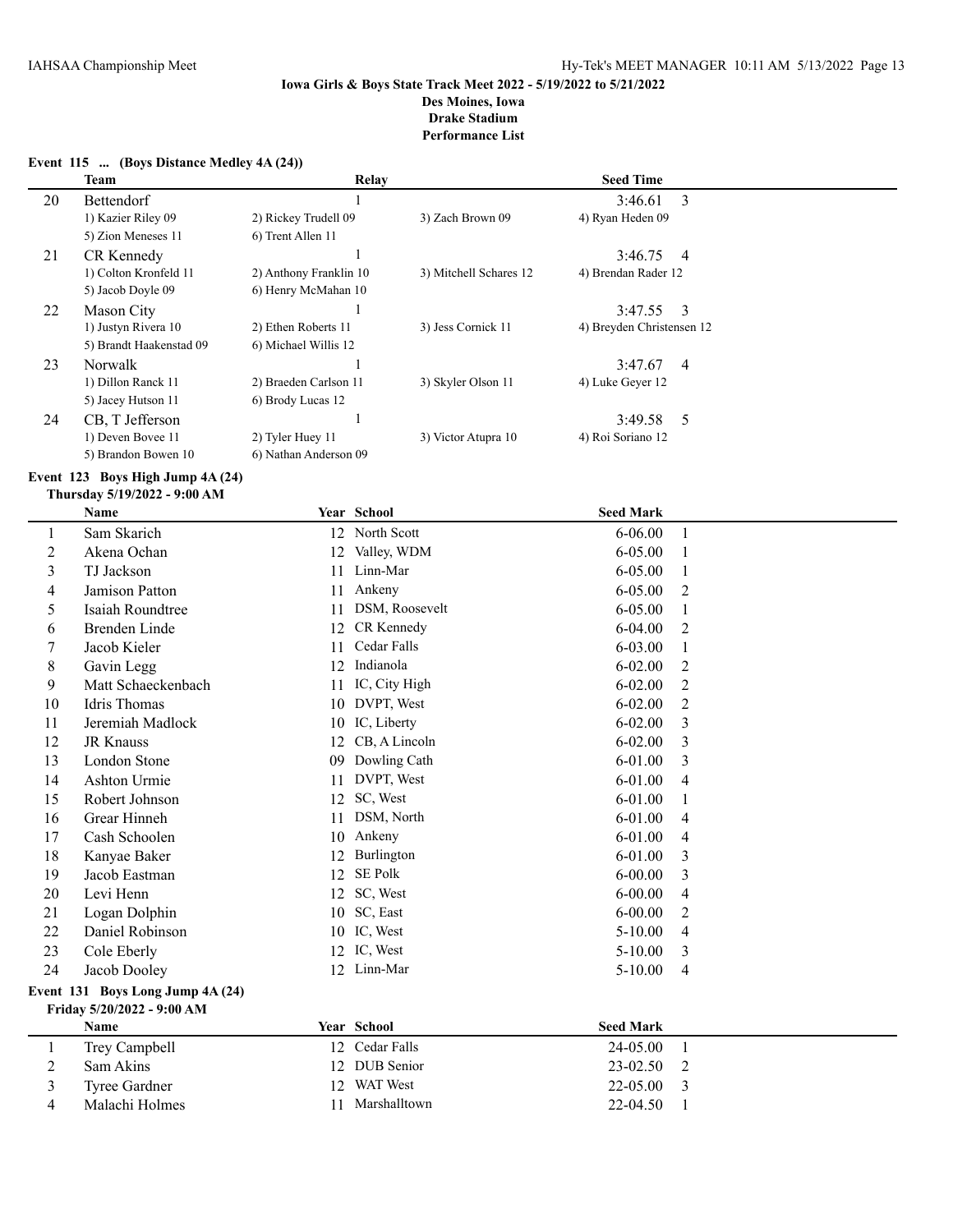# **Event 131 ... (Boys Long Jump 4A (24))**

|                  | Name                                |    | Year School      | <b>Seed Mark</b> |                |
|------------------|-------------------------------------|----|------------------|------------------|----------------|
| 5                | Abu Sama                            | 11 | SE Polk          | 22-03.00         | 1              |
| 6                | Isaiah Valentine                    | 12 | Ankeny Cent      | 22-01.50         | $\overline{2}$ |
| 7                | Isaac Guerrero                      |    | 10 Linn-Mar      | 22-00.75         | 2              |
| $8\,$            | De'Anthony Jackson                  | 11 | Valley, WDM      | 22-00.50         | 1              |
| 9                | Matthew Kruse                       | 12 | DUB Senior       | 22-00.50         | 4              |
| 10               | Darnell Butler                      | 12 | North Scott      | 21-11.25         | 1              |
| 11               | Nyontay Gbieor                      | 12 | Valley, WDM      | 21-09.00         | $\overline{2}$ |
| 12               | Braden LaSale                       | 12 | CB, A Lincoln    | 21-09.00         | 3              |
| 13               | TJ Jackson                          | 11 | Linn-Mar         | 21-09.00         | 3              |
| 14               | Liam Kelso                          | 11 | Indianola        | 21-06.00         | 4              |
| 15               | Kylin Crittenden                    | 11 | IC, West         | 21-04.50         | 5              |
| 16               | Colton Kronfeld                     | 11 | CR Kennedy       | 21-04.00         | 4              |
| 17               | Dylan Marti                         | 11 | North Scott      | 21-03.50         | $\overline{c}$ |
| 18               | Destiny Adams                       | 11 | SC, East         | 21-03.50         | 3              |
| 19               | Zaie Miller                         |    | 12 DVPT, Central | 21-03.00         | 3              |
| 20               | Aidan Jacobsen                      |    | 10 IC, West      | 21-02.50         | 6              |
| 21               | Hayden Morehead                     |    | 09 Waukee NW     | 21-00.50         | 5              |
| 22               | Justin Imani                        |    | 12 DSM, Hoover   | 21-00.50         | 1              |
| 23               | Justyn Rivera                       |    | 10 Mason City    | 20-11.00         | 4              |
| 24               | Patrick Westover                    |    | 11 Ankeny        | 20-01.00         | $\overline{2}$ |
|                  | Event 139 Boys Discus Throw 4A (24) |    |                  |                  |                |
|                  | Thursday 5/19/2022 - 11:30 AM       |    |                  |                  |                |
|                  | Name                                |    | Year School      | <b>Seed Mark</b> |                |
| $\mathbf{1}$     | Nolan Recker                        |    | 12 Muscatine     | 183-04           | $\mathbf{1}$   |
| $\boldsymbol{2}$ | Corey Phillips                      |    | 12 Ames          | 182-09           | $\mathbf{1}$   |
| $\mathfrak{Z}$   | Zach McMillian                      |    | 10 North Scott   | 180-00           | $\overline{2}$ |
| $\overline{4}$   | Walker Whalen                       |    | 12 Indianola     | 176-07           | 1              |
| 5                | Tae Shon McDaniels                  | 12 | IC, City High    | $171 - 10$       | 1              |
| 6                | McKade Jelinek                      | 12 | Linn-Mar         | 171-09           | 1              |
| 7                | <b>Brennen Matthews</b>             | 12 | Waukee           | 164-06           | 2              |
| $8\,$            | Keegan Krause                       | 12 | Clinton          | 164-04           | $\overline{c}$ |
| 9                | Keaton Roskop                       | 10 | Linn-Mar         | 161-01           | $\overline{2}$ |
| 10               | Ajai Russell                        | 11 | Clinton          | 155-05           | 3              |
| 11               | Lucas Morrison                      | 11 | Waukee NW        | 154-08           | $\mathfrak{Z}$ |
| 12               | Dylan Davis                         |    | 12 CR Kennedy    | 147-07           | 3              |
| 13               | Tate Joens                          |    | 11 Prairie, CR   | 146-11           | 4              |
| 14               | <b>Brandt Williams</b>              |    | 12 North Scott   | 145-01           | 3              |
| 15               | Jaylen Pettus-McMullen              | 12 | Dowling Cath     | 144-08           | 1              |
| 16               | Treyvon Higham                      | 10 | WAT West         | 144-04           | 4              |
| 17               | Dvonta White                        |    | 12 DSM, Hoover   | 143-04           | 2              |
| 18               | Jon Astor                           |    | 12 Fort Dodge    | 142-00           | 2              |
| 19               | Caleb Chebuhar                      | 10 | SE Polk          | 141-07           | 3              |
| 20               | Michael Willis                      | 12 | Mason City       | 140-01           | 4              |
| 21               | Trevor Zarkowski                    | 11 | Waukee NW        | 139-05           | 4              |
| 22               | Cody Heikes                         | 11 | Dowling Cath     | 138-04           | 3              |
| 23               | Josh Binstock                       | 11 | Ankeny Cent      | 135-10           | 5              |
| 24               | David Souvongsavath                 |    | 09 Waukee        | 134-01           | 5              |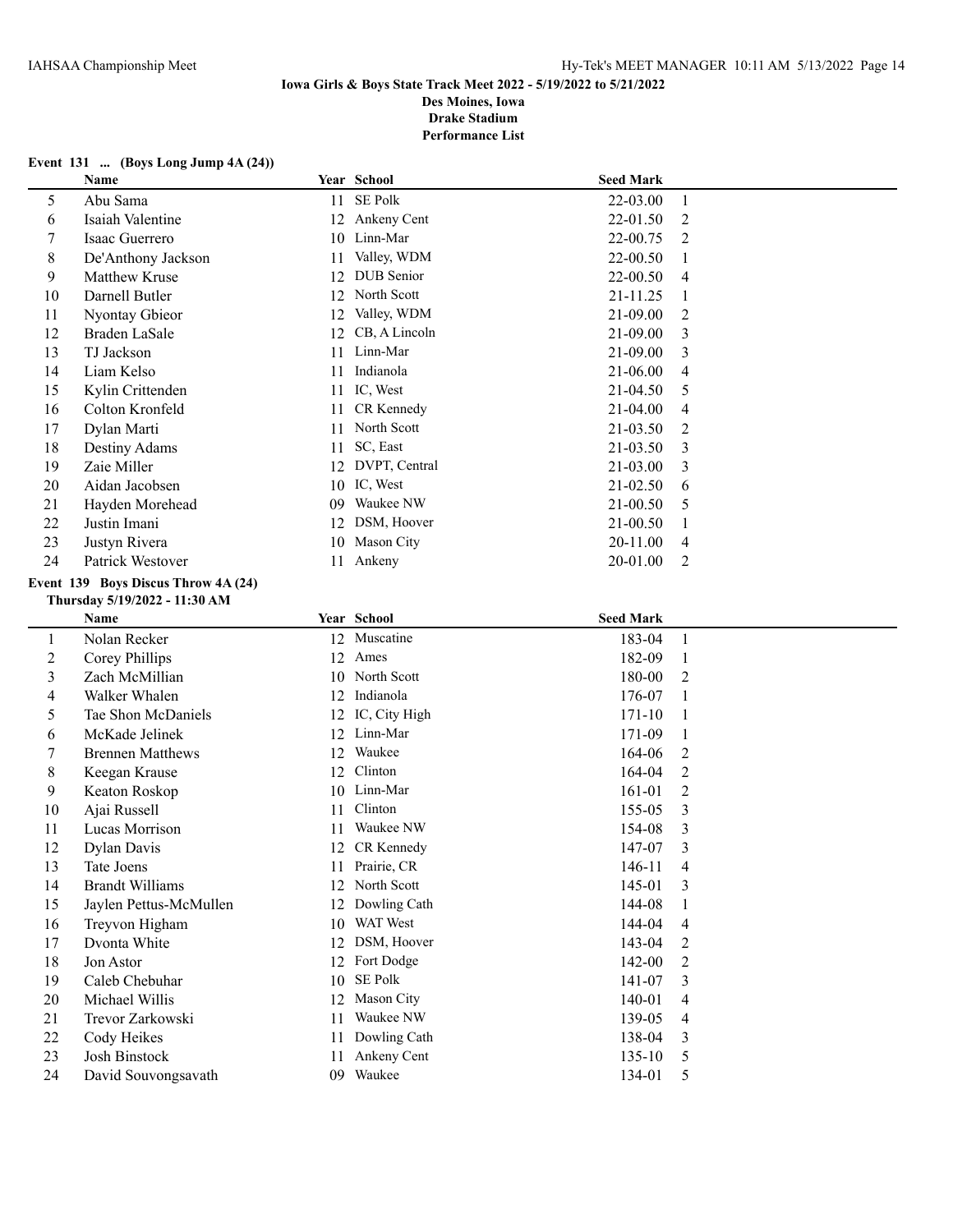# **Event 147 Boys Shot Put 4A (24) Friday 5/20/2022 - 11:30 AM**

|                         | Name                                                      |                         | Year School          | <b>Seed Mark</b>       |                |
|-------------------------|-----------------------------------------------------------|-------------------------|----------------------|------------------------|----------------|
| 1                       | Sam Watts                                                 |                         | 10 Linn-Mar          | 54-09.75               | 1              |
| $\overline{c}$          | Ryan Saddler                                              |                         | 12 Pleasant Valley   | 54-08.00               | 1              |
| 3                       | Cael Winter                                               | 11                      | Waukee NW            | 53-04.75               | 1              |
| 4                       | Nolan Recker                                              | 12                      | Muscatine            | 52-06.00               | 2              |
| 5                       | Dylan Parrott                                             |                         | 12 North Scott       | 51-11.50               | 3              |
| 6                       | Tae Shon McDaniels                                        | 12                      | IC, City High        | 51-11.00               | 1              |
| 7                       | McKade Jelinek                                            | 12                      | Linn-Mar             | 51-02.75               | 2              |
| 8                       | Noah Allen                                                | 12                      | CR Washington        | 51-02.00               | 3              |
| 9                       | Michael Daysee                                            | 12                      | Valley, WDM          | 51-00.00               | 2              |
| 10                      | <b>Trystin Irvin</b>                                      | 11                      | Valley, WDM          | 50-06.75               | 3              |
| 11                      | Dvonta White                                              | 12                      | DSM, Hoover          | 50-06.00               | 1              |
| 12                      | Keegan Krause                                             | 12                      | Clinton              | 50-04.25               | 2              |
| 13                      | Nathan Rotherham                                          | 10                      | Dowling Cath         | 50-04.00               | 2              |
| 14                      | Joey VanWetzinga                                          |                         | 09 Pleasant Valley   | 49-10.50               | 4              |
| 15                      | Kadyn Proctor                                             | 11                      | SE Polk              | 49-10.00               | 1              |
| 16                      | <b>Blake Hogancamp</b>                                    | 11                      | SC, East             | 49-03.00               | 2              |
| 17                      | Maddux Borcherding-Johnson                                | 11                      | Norwalk              | 48-06.00               | 3              |
| 18                      | Zach McMillian                                            |                         | 10 North Scott       | 48-04.50               | 5              |
| 19                      | Van Wasicek                                               |                         | 12 Mason City        | 48-01.00               | 3              |
| 20                      | Cohen Pfohl                                               | 11                      | DUB Senior           | 48-00.25               | 3              |
| 21                      | <b>Brock Garrison</b>                                     |                         | 12 Muscatine         | 47-10.50               | 6              |
| 22                      | Kael Martin                                               | 11                      | Cedar Falls          | 47-09.50               | 4              |
| 23                      | Sam Dietz                                                 | 11                      | Ankeny Cent          | 47-05.50               | 4              |
| 24                      | Jaylen Pettus-McMullen                                    |                         | 12 Dowling Cath      | 47-05.00               | 4              |
|                         | Event 153 Boys Shot Put WC (2)                            |                         |                      |                        |                |
|                         | Saturday 5/21/2022 - 10:00 AM                             |                         |                      |                        |                |
|                         | Name                                                      |                         | Year School          | <b>Seed Mark</b>       |                |
| $\mathbf{1}$            | Koda Beland                                               |                         | 12 Cedar Falls       | 13-08.00               | 1              |
| 2                       | Xavier Conlin                                             |                         | 09 Cedar Falls       | 8-05.00                | 2              |
|                         | Event 157 Boys 4x110 Meter Shuttle Hurdle 4A (24) Prelims |                         |                      |                        |                |
|                         | Thursday 5/19/2022 - 2:20 PM                              |                         |                      |                        |                |
|                         | <b>Team</b>                                               |                         | Relay                | <b>Seed Time</b>       |                |
| 1                       | Linn-Mar                                                  |                         | 1                    | 1:00.12                | 1              |
|                         | 1) Shourya Singh 12                                       | 2) Nicholas Gorsich 11  | 3) Chris O'Toole 12  | 4) William Grant 11    |                |
|                         | 5) James Wood 10                                          | 6) Andrew AbouAssaly 10 |                      |                        |                |
| $\overline{\mathbf{c}}$ | Pleasant Valley                                           |                         | 1                    | 1:00.13                | 1              |
|                         | 1) Max Doran 11                                           | 2) Grant Necker 12      | 3) Daniel Zietlow 11 | 4) Makhi Wilson 11     |                |
|                         | 5) Spencer Roemer 10                                      | 6) Kyle Almgren 10      |                      |                        |                |
| 3                       | CR Kennedy                                                |                         | $\mathbf{1}$         | 1:01.03                | $\overline{2}$ |
|                         | 1) Tyler Bartels 11                                       | 2) Cyrus Courtney 10    | 3) Ryan Bartels 09   | 4) Landen Dougherty 11 |                |
|                         | 5) Micahel Richards 09                                    | 6) Pierce McCrary 09    |                      |                        |                |
| 4                       | Mason City                                                |                         | $\mathbf{1}$         | 1:01.21                | 1              |
|                         | 1) Kale Hobart 11                                         | 2) Reid Johnson 12      | 3) Michael Willis 12 | 4) Darian Davis 10     |                |
|                         | 5) Ethan Berding 11                                       | 6) Will Fingalsen 12    |                      |                        |                |
| 5                       | IC, Liberty<br>1) Maxwell Thompson 11                     | 2) Griffin Kraft 12     | $\mathbf{1}$         | 1:01.22                | 3              |
|                         | 5) Wyatt Williams 11                                      | 6) James Eckhardt 10    | 3) Henry Maassen 10  | 4) Eric Lucas 11       |                |
|                         |                                                           |                         |                      |                        |                |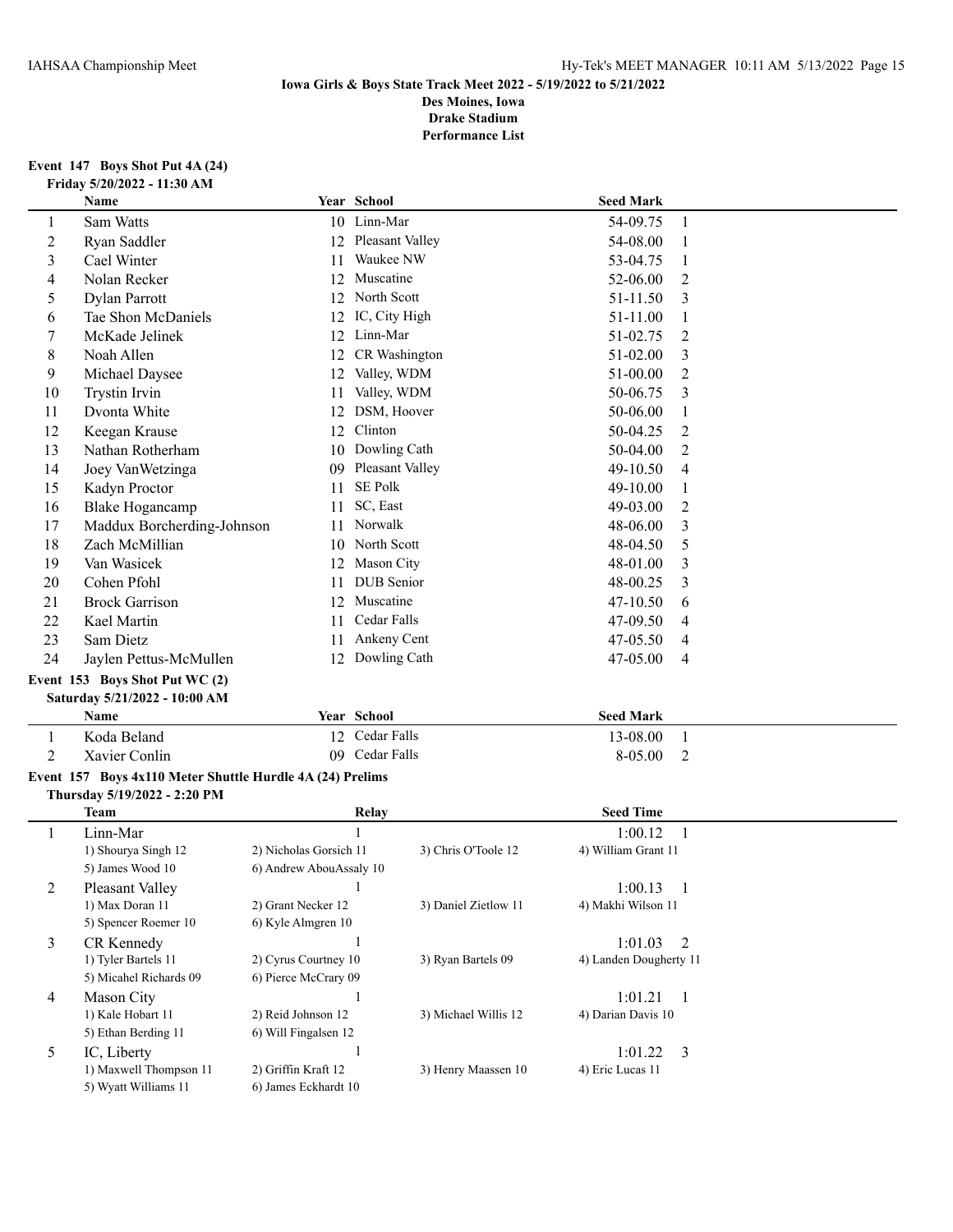# **Event 157 ... (Boys 4x110 Meter Shuttle Hurdle 4A (24) Prelims)**

|    | <b>Team</b>                   | Relay                    |                             | <b>Seed Time</b>          |  |
|----|-------------------------------|--------------------------|-----------------------------|---------------------------|--|
| 6  | Ankeny Cent                   |                          |                             | $\overline{2}$<br>1:01.38 |  |
|    | 1) Easton Miller 11           | 2) Malachi Curvey 09     | 3) Cael Woods 09            | 4) Tyler Bruns 10         |  |
|    | 5) Cooper Majors 12           | 6) Drake Dittmar 10      |                             |                           |  |
| 7  | Cedar Falls                   | $\mathbf{1}$             |                             | 1:01.69<br>$\mathbf{1}$   |  |
|    | 1) Ande McMorris 12           | 2) Tyler Kenaga 10       | 3) Morgan Hendrickson 11    | 4) Sidney Atkins 12       |  |
|    | 5) Rece Thola 10              | 6) Tate Hermansen 10     |                             |                           |  |
| 8  | IC, City High                 |                          |                             | $\overline{2}$<br>1:01.74 |  |
|    | 1) Phillip Kaplan 10          | 2) Matt Schaeckenbach 11 | 3) Ian Moore 11             | 4) Austin Rindels 11      |  |
|    | 5) Isaac Washpun 09           | 6) Connor Cross 09       |                             |                           |  |
| 9  | Valley, WDM                   | 1                        |                             | 1:02.17<br>$\mathbf{1}$   |  |
|    | 1) Reid Schilb 12             | 2) ryan arbab 09         | 3) Rouce Sayee 10           | 4) Jacob Zeh 10           |  |
|    | 5) logan hicks 09             | 6) Jay Moore 12          |                             |                           |  |
| 10 | IC, West                      | -1                       |                             | 1:02.40<br>3              |  |
|    | 1) Clayton Bopp 12            | 2) Quinn Abbott 10       | 3) Jesus Marungo-Murillo 10 | 4) Anuj Jani 12           |  |
|    | 5) Aidan Jacobsen 10          | 6) Seth Overton 11       |                             |                           |  |
| 11 | Bettendorf                    | -1                       |                             | 1:02.41<br>2              |  |
|    | 1) RJ Garrison 11             | 2) Isaiah Martinez 11    | 3) Dallas Schatterman 12    | 4) Parker Miller 12       |  |
|    | 5) Caden Stiernalt 09         | 6) Jerry Callahan 09     |                             |                           |  |
| 12 | Waukee                        | 1                        |                             | 1:02.71<br>$\overline{2}$ |  |
|    | 1) Abdulrazzak Abdulrazzak 12 | 2) Ryan Joseph 11        | 3) Eaon Martens 11          | 4) Colin Driscoll 11      |  |
|    | 5) Orson Harrop 10            | 6) Dalton Boess 12       |                             |                           |  |
| 13 | Norwalk                       | -1                       |                             | 1:03.03<br>-1             |  |
|    | 1) Braeden Carlson 11         | 2) Isaac Sutcliffe 10    | 3) Hunter Benson 11         | 4) Grant Miller 12        |  |
|    | 5) Daniel Webster 10          | 6) Cade Campbell 12      |                             |                           |  |
| 14 | SC, East                      | 1                        |                             | 1:03.05<br>3              |  |
|    | 1) Destiny Adams 11           | 2) Logan Dolphin 10      | 3) Brody Comstock 11        | 4) Carson Pinkerton 12    |  |
|    | 5) Gabe Gagnon 11             |                          |                             |                           |  |
| 15 | Ankeny                        | 1                        |                             | 1:03.13<br>2              |  |
|    | 1) Carter Accola 11           | 2) Max Watson 11         | 3) Landon Pote 09           | 4) Gavin Wise 09          |  |
|    | 5) Reid Johnson 11            | 6) Tristan Hill 09       |                             |                           |  |
| 16 | <b>SE Polk</b>                | 1                        |                             | 1:03.14<br>$\overline{4}$ |  |
|    | 1) Jack Filloon 10            | 2) Emmanuel Gaye 09      | 3) Joey Lauters 09          | 4) Seneca Molstre 10      |  |
|    | 5) Hudson Frank 12            | 6) Connor Moberly 10     |                             |                           |  |
| 17 | Waukee NW                     |                          |                             | 1:03.22<br>3              |  |
|    | 1) Cole Schrage 11            | 2) Hayden Huntley 12     | 3) Jackson Temple 10        | 4) Andrew Eastman 09      |  |
|    | 5) Caleb James 09             | 6) Dayton Fouts 11       |                             |                           |  |
| 18 | <b>DUB</b> Senior             | 1                        |                             | 1:03.50<br>4              |  |
|    | 1) Prit Patel 12              | 2) Landon Sauser 12      | 3) Alec Parkin 12           | 4) Nate Obbink 11         |  |
|    | 5) Isaac Gooch 09             | 6) Garrett Schumacher 09 |                             |                           |  |
| 19 | DSM, Roosevelt                | 1                        |                             | 1:03.52<br>3              |  |
|    | 1) Jaxson Minear 09           | 2) Cole Norris 12        | 3) Hunter Norris 12         | 4) Zion Spellman 10       |  |
|    | 5) Jake Scott 10              |                          |                             |                           |  |
| 20 | CR Washington                 | 1                        |                             | 1:03.68<br>4              |  |
|    | 1) Isaiah Skvor 10            | 2) Leighton Charters 11  | 3) Markies Stewart 11       | 4) Landyn Mitvalsky 10    |  |
|    | 5) Montarious Beard 10        | 6) Aiden Williams 12     |                             |                           |  |
| 21 | <b>DSM</b> Lincoln            | $\mathbf{1}$             |                             | 1:03.82<br>4              |  |
|    | 1) Josh Jenkins 12            | 2) Jacob Marasco 12      | 3) Trent Brown 12           | 4) Alex Baccam 12         |  |
|    | 5) Tiger Fong 12              | 6) Harry Ster 10         |                             |                           |  |
| 22 | Johnston                      | $\mathbf{1}$             |                             | 1:03.97<br>$\overline{5}$ |  |
|    | 1) Sean Strand 11             | 2) Ethan Holter 12       | 3) Tavian Williams 12       | 4) Terrance Hill 10       |  |
|    | 5) Josh Corrigan 12           | 6) Jack Cihota 11        |                             |                           |  |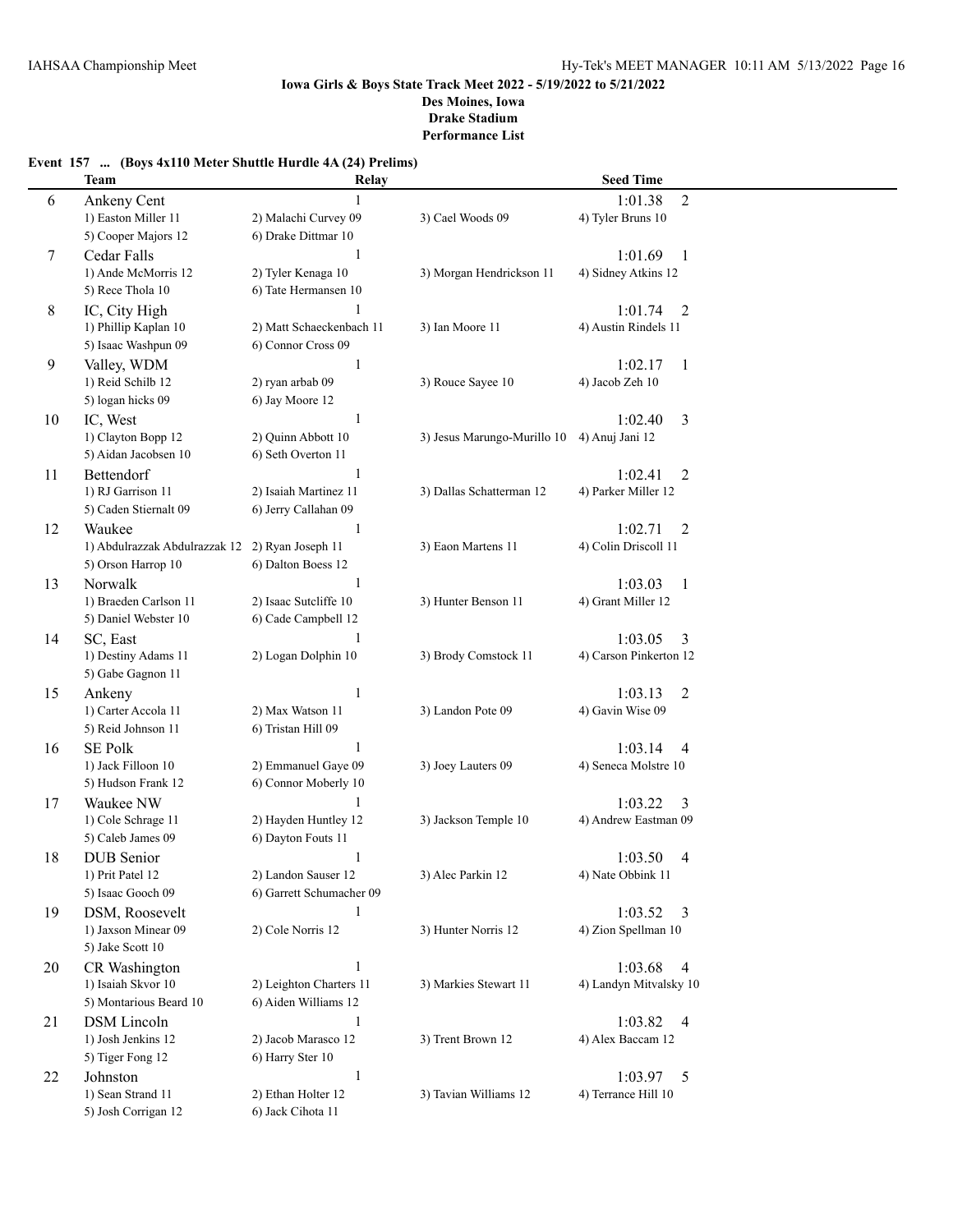# **Event 157 ... (Boys 4x110 Meter Shuttle Hurdle 4A (24) Prelims)**

|    | Team                    | Relay                  |                    | <b>Seed Time</b>      |  |
|----|-------------------------|------------------------|--------------------|-----------------------|--|
| 23 | Dowling Cath            |                        |                    | 1:04.04<br>- 6        |  |
|    | 1) Colin Clark 11       | 2) Ethan Rosendahl 11  | 3) London Stone 09 | 4) William Bussey 12  |  |
|    | 5) Christian Baccile 09 | 6) Dylan Manning 09    |                    |                       |  |
| 24 | DVPT. West              |                        |                    | 1:04.96               |  |
|    | 1) Brady Hansen 11      | 2) Kelton Youngberg 11 | 3) Ashton Urmie 11 | 4) Dalton Thompson 11 |  |
|    | 5) Ian Keeney 10        | 6) Shawn Olsen 09      |                    |                       |  |

### **Event 161 Boys 800 Sprint Medley 4A (24)**

### **Saturday 5/21/2022 - 10:20 AM**

|              | <b>Team</b>             | Relay                  |                           | <b>Seed Time</b>                   |  |
|--------------|-------------------------|------------------------|---------------------------|------------------------------------|--|
| $\mathbf{1}$ | Valley, WDM             | $\mathbf{1}$           |                           | 1:33.80<br>1                       |  |
|              | 1) Ayden Price 11       | 2) Nyontay Gbieor 12   | 3) Logan Elston 11        | 4) Lucas Korselman 11              |  |
|              | 5) Dion Hutch 12        | 6) Carson Krogulski 12 |                           |                                    |  |
| 2            | Urbandale               | 1                      |                           | 1:33.81<br>2                       |  |
|              | 1) Elijah Hoyt 09       | 2) Ryan Marshall 11    | 3) Graham Friedrichsen 12 | 4) Jaylen Ziegler 12               |  |
|              | 5) Drew Sickerson 11    | 6) Kael McDaniel 11    |                           |                                    |  |
| 3            | Indianola               | $\,1$                  |                           | 3<br>1:34.00                       |  |
|              | 1) Jonce Hale 10        | 2) Micah Duey 11       | 3) Carter Erickson 12     | 4) Logan Piper 11                  |  |
|              | 5) Keene Barnes 12      | 6) Eli Fox 10          |                           |                                    |  |
| 4            | Ankeny                  | $\mathbf{1}$           |                           | 1:34.33<br>1                       |  |
|              | 1) Jack Belding 10      | 2) Tyler Sickerson 09  | 3) Tyson Miller 10        | 4) Tyrese Miller 12                |  |
|              | 5) Caden Henkes 09      | 6) Colin Kadolph 12    |                           |                                    |  |
| 5            | IC, City High           | $\mathbf{1}$           |                           | 1:34.55<br>$\mathbf{1}$            |  |
|              | 1) Sam Rew 11           | 2) Mike Rew 11         | 3) Ronnie Major 11        | 4) Jovan Harris 12                 |  |
|              | 5) Isaiah Svoboda 12    | 6) Juma Amisi 12       |                           |                                    |  |
| 6            | Bettendorf              | $\mathbf{1}$           |                           | 1:34.91<br>$\mathbf{1}$            |  |
|              | 1) Luke Weas 11         | 2) Kole Williams 11    | 3) Zach VanWychen 10      | 4) Calvin Curcija 11               |  |
|              | 5) Paxton Bagby 12      | 6) Parker Miller 12    |                           |                                    |  |
| 7            | Cedar Falls             | $\mathbf{1}$           |                           | $\overline{2}$<br>1:34.93          |  |
|              | 1) Mitchell Darst 10    | 2) Cy Anderson 11      | 3) Zander White 12        | 4) Derek Woods 11                  |  |
|              | 5) Cayden Schellhorn 11 | 6) Trey Campbell 12    |                           |                                    |  |
| 8            | <b>DUB</b> Senior       | $\mathbf{1}$           |                           | 3<br>1:34.95                       |  |
|              | 1) Nick Lambe 10        | 2) Walker Tart 11      | 3) Jack Aitchison 12      | 4) Easton Stackis 12               |  |
|              | 5) Beau Healey 11       | 6) Deyon Moore 11      |                           |                                    |  |
| 9            | Johnston                | $\mathbf{1}$           |                           | 1:35.31<br>2                       |  |
|              | 1) Tatum Fox 11         | 2) Owen Ellsworth 11   | 3) Jashua Anglo 09        | 4) Jared Klahn 11                  |  |
|              | 5) Kaia Fox 11          | 6) Nick Bechtel 12     |                           |                                    |  |
| 10           | Waukee NW               | $\mathbf{1}$           |                           | 1:35.40<br>$\overline{4}$          |  |
|              | 1) Jadon Engstrom 12    | 2) Drayson Swartz 10   | 3) Spencer Nieman 11      | 4) Farakh Haider 12                |  |
|              | 5) Grant Carder 11      | 6) Sam Johnson 10      |                           |                                    |  |
| 11           | <b>WAT</b> West         | $\mathbf{1}$           |                           | $\overline{\mathbf{4}}$<br>1:35.67 |  |
|              | 1) Ben Frazier 09       | 2) Tarelle Hoskins 09  | 3) Kyle Elliott 11        | 4) Cavelle Fay 11                  |  |
|              | 5) Layton Ritter 12     | 6) Isaiah McDonald 11  |                           |                                    |  |
| 12           | Burlington              | $\mathbf{1}$           |                           | 1:35.67<br>$\overline{2}$          |  |
|              | 1) Laderrias Shealey 09 | 2) Kanyae Baker 12     | 3) Bryant Williams 12     | 4) Kobe Wyldon 12                  |  |
|              | 5) Aidan Pfeifer 11     | 6) Jackson Carlson 12  |                           |                                    |  |
| 13           | DVPT, North             | $\mathbf{1}$           |                           | 1:35.77<br>3                       |  |
|              | 1) Peter Phan 12        | 2) Domanick Johnson 12 | 3) Morgan Bequeaith 12    | 4) Giovanni Rivera 12              |  |
|              | 5) Savior Vesey 10      | 6) Cohen Dibbern 11    |                           |                                    |  |
| 14           | Dowling Cath            | 1                      |                           | 1:35.93<br>3                       |  |
|              | 1) Jakob Nevitt 12      | 2) Jalyn Thompson 11   | 3) Kaden Emanuel 12       | 4) Andrew Bliss 12                 |  |
|              | 5) Carson Brown 12      | 6) Mikey McClain 12    |                           |                                    |  |
|              |                         |                        |                           |                                    |  |